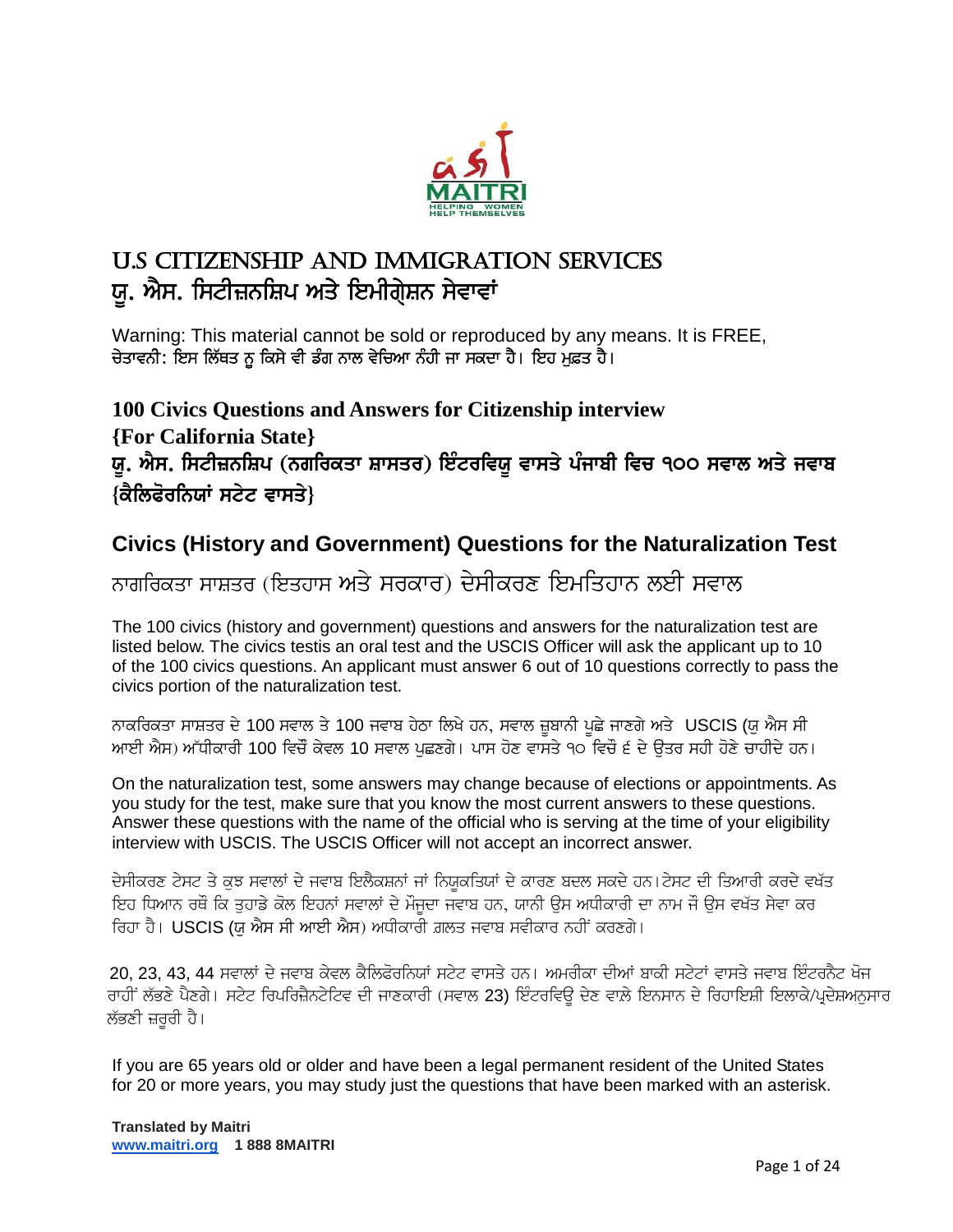20 ਸਵਾਲ ਜਿਨਾਂ ਦੇ ਲਾਗੇ \* ਚਿਨ ਹੈ (ਨੀਲੇ ਰੰਗ ਵਿਚ) ਓਹ 65 ਸਾਲ ਤੋਂ ਉੱਪਰ ਦੀ ਉਮਰ ਦੇ ਅਤੇ ਅਮਰੀਕਾ ਵਿਚ ਘਟੋਘਟ ੨੦ ਸਾਲਾਂ ਦੀ ਰਿਹਾਇਸ਼ ਵਾਲੇ ਸੀਨੀਅਰ ਸਿਟੀਜ਼ਨਜ਼ ਵਾਸਤੇ ਹਨ।

## **Although USCIS is aware that there may be additional correct answers to the 100 civics questions, applicants are encouraged to respond to the civics questions using the answers provided below.**

# **AMERICAN GOVERNMENT** ਅਮਰੀਕਨ ਸਰਕਾਰ

**A: Principles of American Democracy**

 $w:$  ਅਮਰੀਕਨ ਲੌਕਤੰਤਰ ਦੇ ਸਿਧਾਂਤ

**1. What is the supreme law of the land?**

▪ *the Constitution*

- $1.$  ਦੇਸ਼ ਦਾ ਸਭ ਤੋਂ ਉੱਚਾ ਕਾਨੂੰਨ ਕਿਹੜਾ ਹੈ?
- ਸੰਵਿਧਾਨ

## **2. What does the Constitution do?**

- *sets up the government*
- *defines the government*
- *protects basic rights of Americans*

## $2.$  ਸੰਵਿਧਾਨ ਕੀ ਕਰਦਾ ਹੈ?

- ∙ ਸਰਕਾਰ ਬਣਾੳਂਦਾ ਹੈ
- ਸਰਕਾਰ ਬਾਰੇ ਦੱਸਦਾ ਹੈ
- ਅਮਰੀਕਨ ਲੋਕਾਂ ਦੇ ਮੱਢਲੇ ਹੱਕਾਂ ਦੀ ਰੱਖਿਆ ਕਰਦਾ ਹ

## **3. The idea of self-government is in the first three words of the Constitution. What are these words?** ▪ *We the People*

## 3.ਸੰਵਿਧਾਨ ਦੇ ੳਹ ਪਹਿਲੇ ੩ ਲਫ਼ਜ਼ ਕਿਹੜੇ ਹਨ ਜਿੰਨਾਂ ਵਿਚ ਸਵੈ-ਸਰਕਾਰ ਦਾ ਵਿਚਾਰ ਦਿਤਾ ਹੈ?

∙ 'ਵੀ ਦਾ ਪੀਪਲ (ਅਸੀ ਲੌਕ ਹਾਂ)

#### **4. What is an amendment?**

- *a change (to the Constitution)*
- *an addition (to the Constitution)*

## $8.\overline{h}$ ਧ ਕੀ ਹੰਦੀ ਹੈ?

- ਸੰਵਿਧਾਨ ਦੀ ਤਬਦੀਲੀ
- ਸੰਵਿਧਾਨ ਵਿਚ ਕੋਈ ਵਾਧ

#### **5. What do we call the first ten amendments to the Constitution?**

▪ *the Bill of Rights*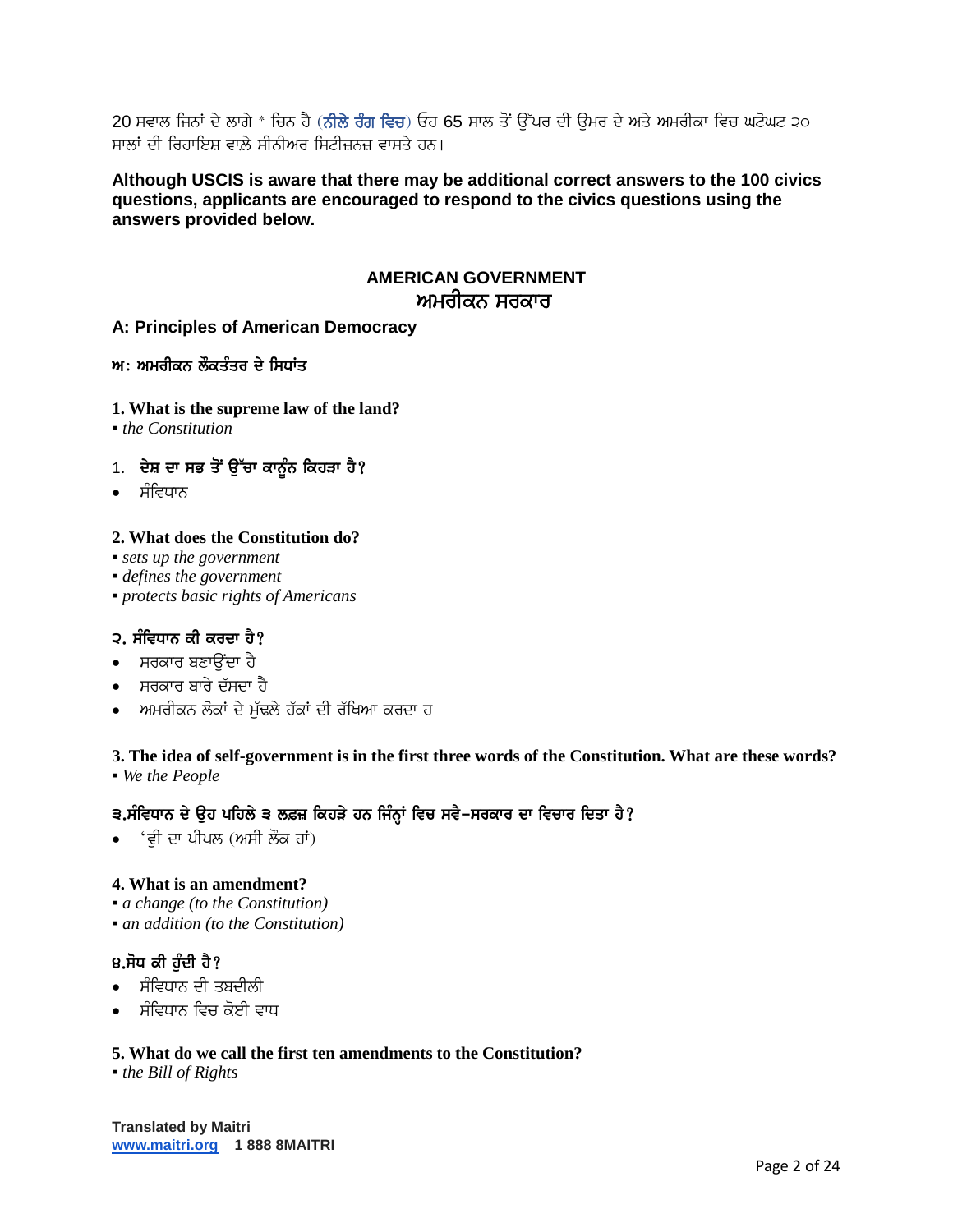# ਪ.ਸੰਵਿਧਾਨ ਦੀਆਂ ਪਹਿਲੀਆਂ ੧੦ ਸੋਧਾਂ ਨੂੰ ਕੀ ਕਿਹਾ ਜਾਂਦਾ ਹੈ?

• ਬਿੱਲ ਆਫ ਰਾਈਟਸ

## **6. What is one right or freedom from the First Amendment?\***

- *speech*
- *religion*
- *assembly*
- *press*
- *petition the government*

#### $\epsilon$ . ਪਹਿਲੀ ਸੋਧ ਤੋਂ ਕਿਹਤਾ ਇਕ ਹੱਕ ਮਿਲਦਾ ਹੈ?  $^*$

- ਬੋਲਣ ਦਾ
- ਧਰਮ ਦਾ
- ਇਕੱਤਰਤਾ ਦਾ
- ∙ ਪ੍ਰੈਸ ਦਾ
- ਸਰਕਾਰ ਕੋਲ ਪਹੁੰਚ ਦਾ

## **7. How many amendments does the Constitution have?**

▪ *twenty-seven (27)*

## $2.$  ਸੰਵਿਧਾਨ ਵਿਚ ਕਿੰਨੀਆਂ ਸੋਧਾਂ ਹਨ?

• ਸਤਾਈ $(27)$ 

#### **8. What did the Declaration of Independence do?**

- *announced our independence (from Great Britain)*
- *declared our independence (from Great Britain)*
- *said that the United States is free (from Great Britain)*

# $t$ . ਅਜ਼ਾਦੀ ਦੇ ਐਲਾਨ ਨੇ ਕੀ ਕੀਤਾ?

ਅਮਰੀਕਾ ਦੀ ਇੰਗਲੈਂਡ ਦੇ ਰਾਜ ਤੋਂ ਅਜ਼ਾਦੀ ਦਾ ਐਲਾਨ ਕੀਤਾ

#### **9. What are two rights in the Declaration of Independence?**

- *life*
- *liberty*
- *pursuit of happiness*

# $t$ . ਅਜ਼ਾਦੀ ਦੇ ਐਲਾਨ ਵਿਚ ਕਿਹੜੇ 2 ਹੱਕ ਹਨ?

- ∙ ਜਿੳਣ ਦਾ
- $\bullet$  ਅਜ਼ਾਦੀ ਦਾ
- ∙ \_ਖੁਸ਼ੀ ਪ੍ਰਾਪਤ ਕਰਨ ਦਾ

#### **10. What is freedom of religion?**

▪ *You can practice any religion, or not practice a religion.*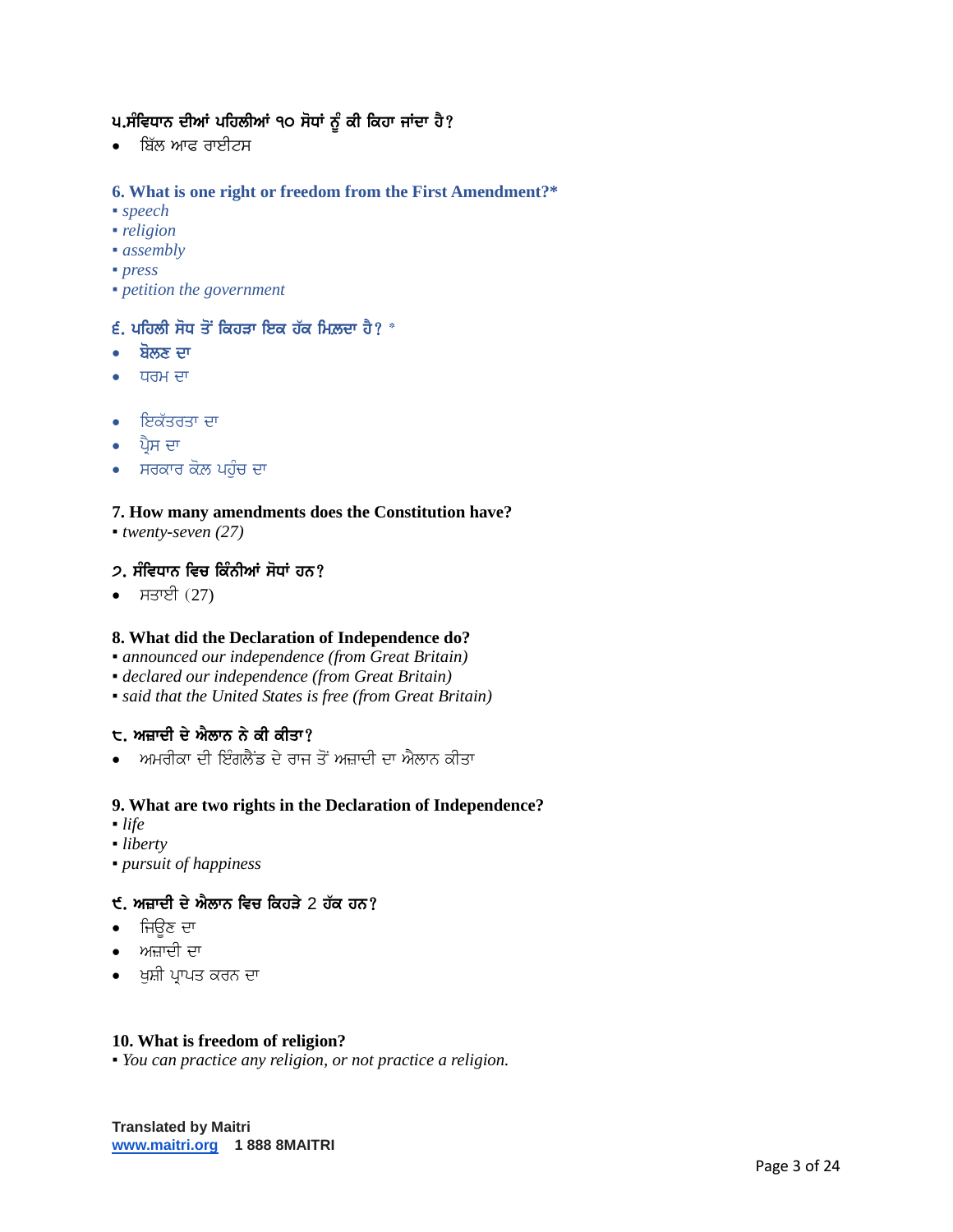# $90.$ ਧਰਮ ਦੀ ਅਜ਼ਾਦੀ ਕੀ ਹੈ $?$

• ਕਿਸੇ ਵੀ ਧਰਮ ਨੂੰ ਮੰਨਣਾ ਜਾਂ ਨਾ ਮੰਨਣਾ

## **11. What is the economic system in the United States?\***

- *capitalist economy*
- *market economy*

## <u>੧੧. ਅਮਰੀਕਾ ਦਾ ਆਰਥਿਕ ਵਿਵਸਥਾ (ਇਕਨਾਮਿਕ ਸਿਸਟਮ) ਕੀ ਹੈ? \*</u>

- $1.$  ਸ਼ਾਹਕਾਰੀ ਅਰਥ ਵਿਵਸਥਾ (ਕੈਪੀਟਾਲਿਸਟ ਇਕਾਨਮੀ)
- 2. ਬਜ਼ਾਰ ਜਾਂ ਮੰਡੀ ਅਰਥ ਵਿਵਸਥਾ (ਮਾਰਕਿਟ ਇਕਾਨਮੀ)

## **12. What is the "rule of law"?**

- *Everyone must follow the law.*
- *Leaders must obey the law.*
- *Government must obey the law.*
- *No one is above the law.*

## ੧੨. ਕਨੂਨ ਦੇ ਨਿਯਮ (ਰੁਲ ਆਫ ਲਾਅ) ਕੀ ਹੈ?

- **•** ਹਰ ਕੋਈ ਕਾਨੂੰਨ ਨੂੰ ਮੰਨੇ
- $\bullet$  ਨੇਤਾ ਕਾਨੂੰਨ ਨੂੰ ਮੰਨਣ
- $\bullet$  ਸਰਕਾਰ ਕਾਨੂੰਨ ਨੂੰ ਮੰਨੇ
- $\bullet$  ਕੋਈ ਵੀ ਕਾਨੂੰਨ ਤੋਂ ਉੱਪਰ ਨਹੀਂ ਹੈ

# **B: System of Government**

#### ਬੀ: ਗੌਰਮੈਨਟ ਦਾ ਸਿਸਟਮ (ਵਿਵਸਥਾ)

#### **13. Name one branch or part of the government.\***

- *Congress*
- *legislative*
- *President*
- *executive*
- *the courts* ▪ *judicial*

# ੧੩. ਸਰਕਾਰ ਦੀ ਇਕ ਸ਼ਾਖਾ ਜਾਂ ਹਿੱਸੇ ਦਾ ਨਾਮ ਦੱਸੋ।  $^*$

- $\bullet$  ਕਾਂਗਰਸ
- $\bullet$  ਲੈਜਿਸਲੇਟਿਵ
- $\bullet$  ਪ੍ਰੈਜ਼ੀਡੈਂਟ
- $\bullet$  ਇਗਜ਼ੈਕਟਿਵ
- $\bullet$  ਕੋਰਟਸ
- $\bullet$  ਜਡੀਸ਼ਿਅਲ

#### **14. What stops one branch of government from becoming too powerful?**

▪ *checks and balances*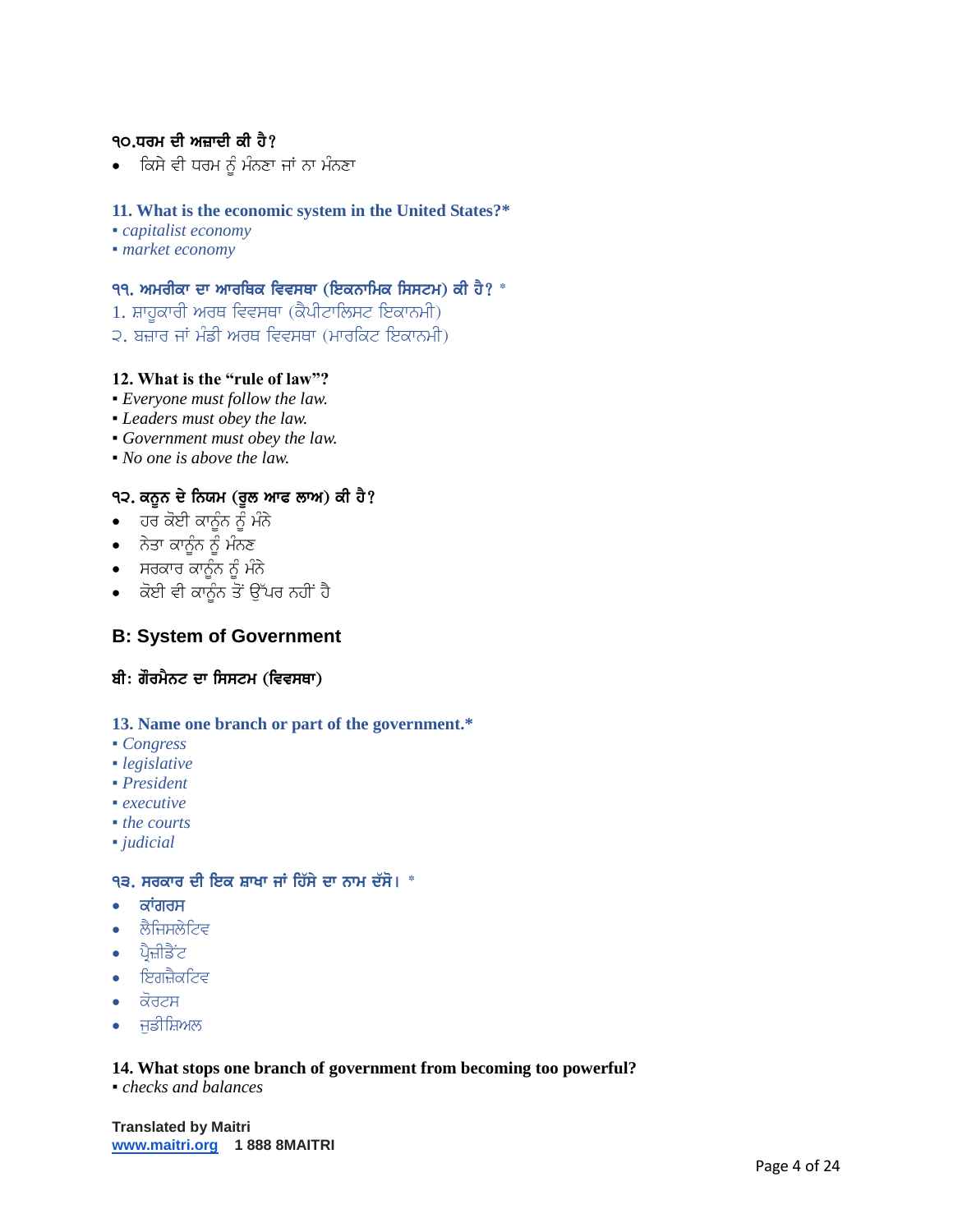## ▪ *separation of powers* <u>੧੪. ਸਰਕਾਰ ਦੀ ਕਿੰਸੇ ਇਕ ਸ਼ਾਖਾ ਨੂੰ ਲੋੜ ਤੋਂ ਵਧੇਰੇ ਸ਼ਕਤੀਸ਼ਾਲੀ ਹੋਣ ਤੋਂ ਕੌਣ ਰੋਕਦਾ ਹੈ?</u>

- $\bullet$  ਚੈਕਸ ਅਤੇ ਬੈਲੈਂਸਜ਼ (ਰੋਕਾਂ ਅਤੇ ਸੰਤਲਨ)
- ਸ਼ਕਤੀਆਂ ਦੀ ਵੰਡ

## **15. Who is in charge of the executive branch?**

▪ *the President*

# ੧੫. ਇਗਜ਼ੈਕਟਿਵ ਬ੍ਰਾਂਚ (ਕਾਰਜਕਾਰੀ ਸ਼ਾਖਾ) ਦਾ ਮੁਖੀ ਕੌਣ ਹੈ?

 $\bullet$  ਪ੍ਰੈਜ਼ੀਡੈਂਟ (ਰਾਸ਼ਟਰਪਤੀ)

## **16. Who makes federal laws?**

- *Congress*
- *Senate and House (of Representatives)*
- *(U.S. or national) legislature*

# ੧੬. ਕੇਂਦਰੀ ਕਾਨੂੰਨ ਕੌਣ ਬਣਾਉਂਦਾ ਹੈ?

- $\bullet$  ਕਾਂਗਰਸ
- ਸੈਨੇਟ ਅਤੇ ਹਾਊਸ
- ਅਮਰੀਕਨ ਲੈਜਿਸਲੇਚਰ

#### **17. What are the two parts of the U.S. Congress?\***

*the Senate and House (of Representatives)*

## $9$ , ਅਮਰੀਕਨ ਕਾਂਗਰਸ ਦੇ ਦੋ ਹਿੱਸੇ ਕਿਹੜੇ ਹਨ?  $^*$

- ਸੈਨੇਟ ਅਤੇ
- ਹਾਊਸ (ਆਫ ਰੈਪਰਿਜ਼ੈਨਟੇਟਿਵਜ਼)

#### **18. How many U.S. Senators are there?**

▪ *one hundred (100)*

#### <u>੧੮. ਅਮਰੀਕਾ ਦੇ ਕਿੰਨੇ ਸੈਨੇਟਰ ਹਨ?</u>

•  $100 \text{ (H)}$ 

#### **19. We elect a U.S. Senator for how many years?**  $\cdot$  *six (6)*

## ੧੯. ਸੈਨੇਟਰਾਂ ਦੀ ਚੋਣ ਕਿੰਨੇ ਸਾਲ ਵਾਸਤੇ ਹੁੰਦੀ ਹੈ?

• 6 ਸਾਲ ਵਾਸਤੇ

# **20. Who is one of your state's U.S. Senators now?\***

▪ *Answers will vary. [District of Columbia residents and residents of U.S. territories should answer that D.C. (or the territory where the applicant lives) has no U.S. Senators.]*

#### *For California State:* ▪ *Barbra Boxer*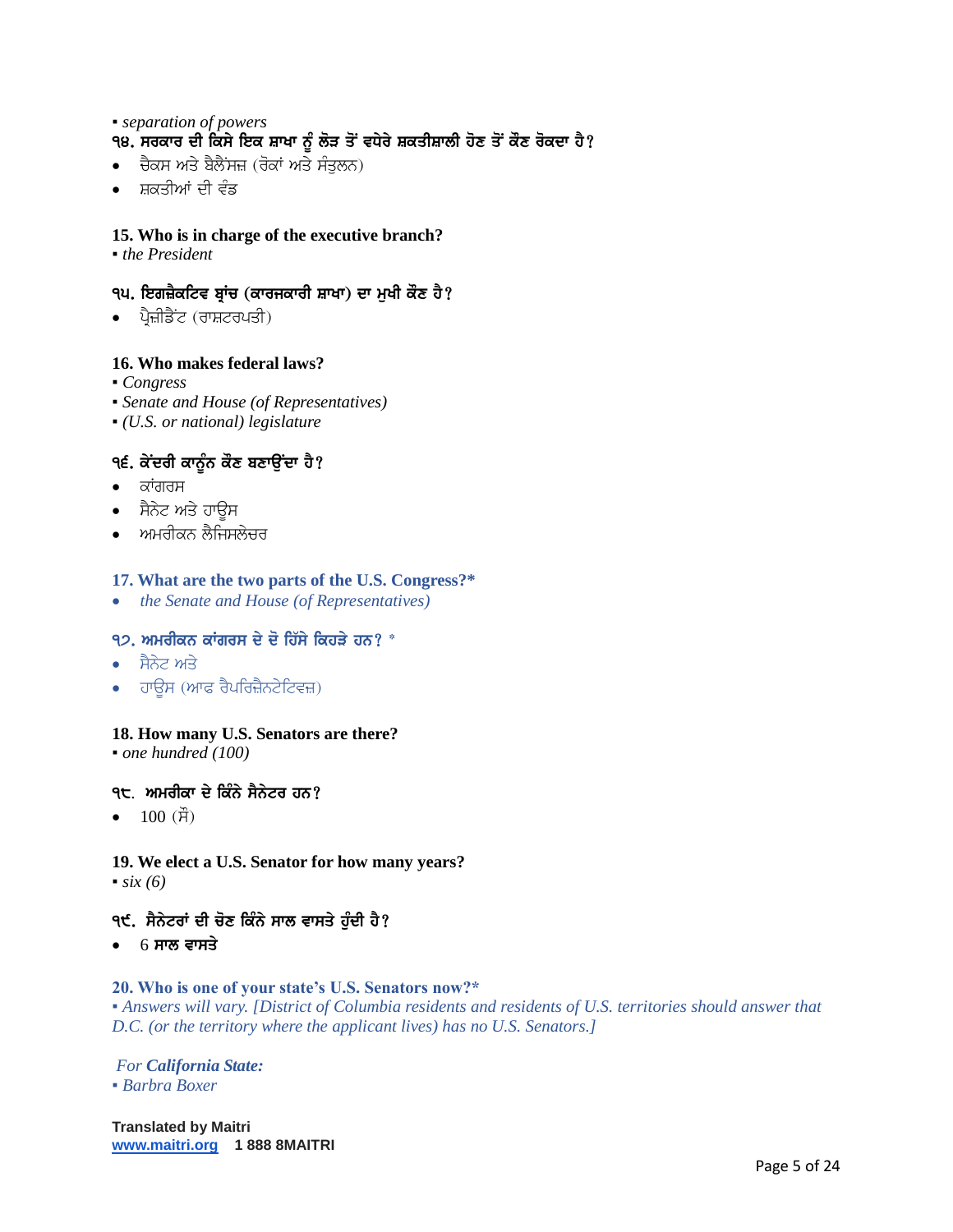## ▪ *Dianne Fienstein* 20. ਤਹਾਡੀ ਸਟੇਟ (ਕੈਲਿਫੌਰਨਿਯਾਂ) ਦਾ ਇਕ ਸੈਨੇਟਰ ਕੌਣ ਹੈ?

- $\bullet$  ਭਾਰਬਰਾ ਬੋਕਸਰ
- $\bullet$  ਡਾਇਐਨ ਫਾਇਨਸਟਾਨਿ ਨੋਟ: ਹਰ ਸਟੇਟ ਲਈ ਜਵਾਬ ਅਲੱਗ ਅਲੱਗ ਹੌਵੇਗਾ

[https://en.wikipedia.org/wiki/List\\_of\\_current\\_United\\_States\\_Senators](https://en.wikipedia.org/wiki/List_of_current_United_States_Senators)

## **21. The House of Representatives has how many voting members?**

▪ *four hundred thirty-five (435)*

# ੨੧. ਹਾਊਸ ਆਫ ਰੈਪਰਜ਼ੈਂਟੇਟਿਵਜ਼ ਦੇ ਕਿੰਨੇ ਮੈਂਬਰ ਹਨ?

 $\bullet$  435 (ਚਾਰ ਸੌ ਪੈਂਤੀ)

# **22. We elect a U.S. Representative for how many years?**

 $\blacksquare$ *two* (2)

# 2੨. ਅਸੀਂ ਅਮਰੀਕਨ (ਯੂ ਐਸ) ਨੁਮਾਇੰਦਾ (ਰੈਪਰਿਜ਼ੈਨਟੇਟਿਵ) ਕਿੰਨੇ ਸਾਲ ਵਾਸਤੇ ਚੁਣਿਦੈ ਹਾਂ?

• 2 (ਦੋ) ਸਾਲ ਵਾਸਤੇ

# **23. Name your U.S. Representative.**

▪ *Answers will vary. [Residents of territories with nonvoting Delegates or Resident Commissioners may provide the name of that Delegate or Commissioner. Also acceptable is any statement that the territory has no (voting) Representatives in Congress.]*

*California State*

- *Nancy Pelosi*
- *Eric Swalwell*
- *Paul Cook*

## ੨੩. ਤੁਹਾਡੇ ਅਮਰੀਕਨ (ਯੂ ਐਸ) ਨੁਮਾਇੰਦੇ ਦਾ ਨਾਮ ਕੀ ਹੈ? ਕੈਲਿਫੌਰਨਿਯਾਂ ਸਟੇਟ:

- $\bullet$  ਨੈਨਸੀ ਪਲੋਸੀ
- ਏਰਿਕ ਸਵਾਲਵੈਲ
- ∙ ਪਾਲ ਕੱਕ ਨੋਟ: ਹਰ ਸਟੇਟ ਲਈ ਜਵਾਬ ਅਲੱਗ ਹੌਵੇਗਾ।

## **24. Who does a U.S. Senator represent?**

▪ *all people of the state*

## 28. ਅਮਰੀਕਨ (ਯੂ ਐਸ) ਸੈਨੇਟਰ ਕਿਸ ਦਾ ਨੁਮਾਇੰਦਾ ਹੁੰਦਾ ਹੈ?

• ਸਟੇਟ ਦੇ ਸਾਰੇ ਹੀ ਲੋਕਾਂ ਦਾ

#### **25. Why do some states have more Representatives than other states?**

- *(because of) the state's population*
- *(because) they have more people*
- *(because) some states have more people*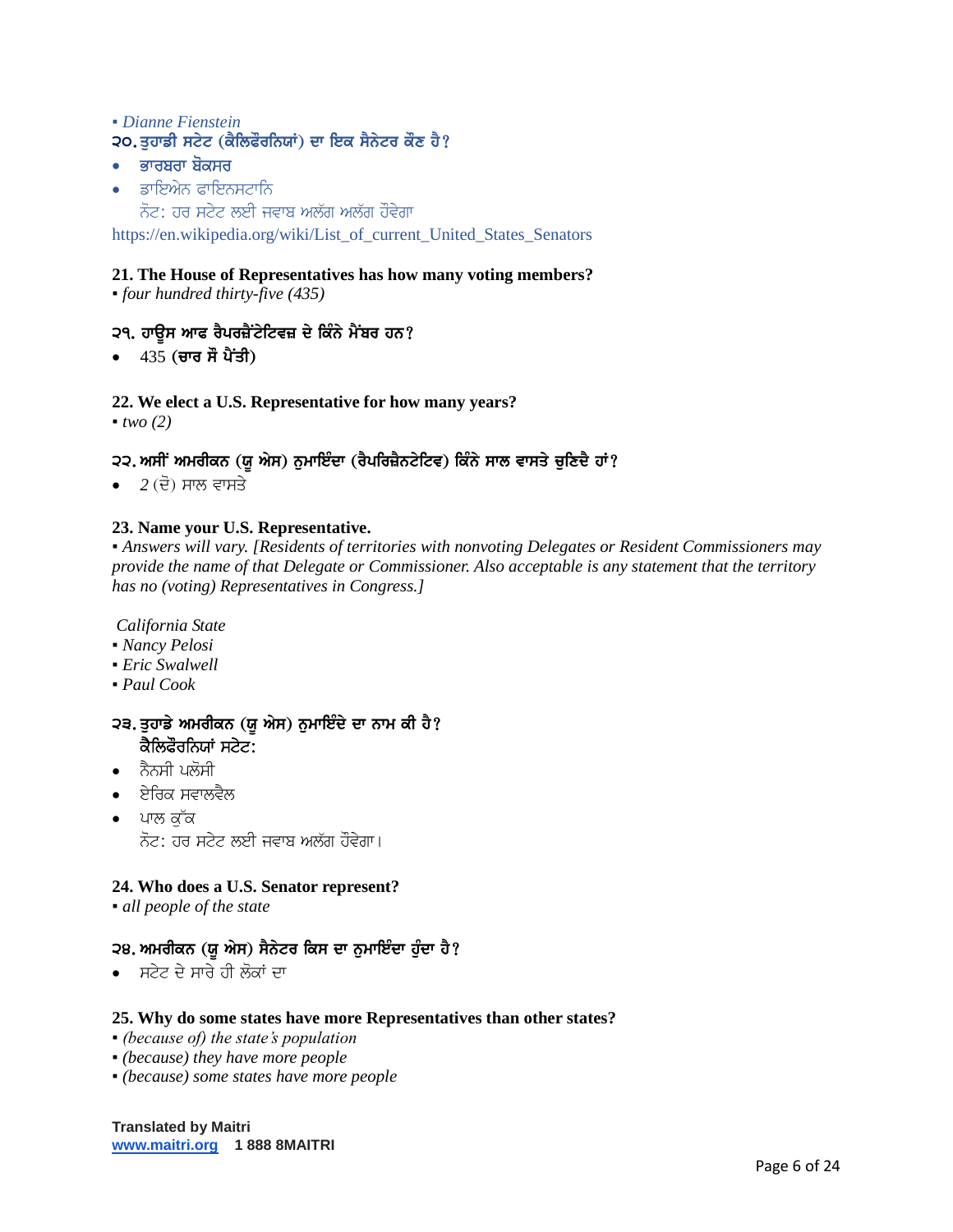# ੨੫. ਕਈ ਸਟੇਟਾਂ ਦੇ ਦੂਸਰੀਆਂ ਸਟੇਟਾਂ ਨਾਲ਼ੋਂ ਜ਼ਿਆਦਾ ਨੁਮਾਇੰਦੇ ਕਿਉਂ ਹੁੰਦੇ ਹਨ?

• ਲੋਕਾਂ ਦੀ ਜ਼ਿਆਦਾ ਵਸੋ (ਆਬਾਦੀ) ਕਾਰਨ

## **26. We elect a President for how many years?**

 $•$  *four* (4)

## ੨੬. ਪ੍ਰੇਜ਼ੀਡੈਂਟ (ਰਾਸ਼ਟਰਪਤੀ) ਦੀ ਚੋਣ ਕਿੰਨੇ ਸਾਲਾਂ ਵਾਸਤੇ ਹੰਦੀ ਹੈ?

 $\bullet$  4 (ਚਾਰ) ਸਾਲਾਂ ਵਾਸਤੇ

# **27. In what month do we vote for President?\***

▪ *November*

#### $22.$  ਸ਼ਟਰਪਤੀ ਦੀ ਚੋਣ ਕਿਹੜੇ ਮਹੀਨੇ ਹੰਦੀ ਹੈ? \*

 $\bullet$  ਨਵੰਬਰ ਵਿਚ

#### **28. What is the name of the President of the United States now?\***

- *Barack Obama*
- *Obama*

# $2<sup>2</sup>$ . ਅਮਰੀਕਾ ਦੇ ਮੌਜੂਦਾ ਰਾਸ਼ਟਰਪਤੀ ਦਾ ਨਾਮ ਕੀ ਹੈ? \*

- $\bullet$  ਬਰਾਕ ਓਬਾਮਾ ਜਾਂ
- ਓਬਾਮਾ

#### **29. What is the name of the Vice President of the United States now?**

- *Joseph R. Biden, Jr.*
- *Joe Biden*
- *Biden*

## 2੯. ਅਮਰੀਕਾ ਦੇ ਹਣ ਦੇ ਉੱਪ-ਰਾਸ਼ਟਰਪਤੀ ਦਾ ਨਾਮ ਕੀ ਹੈ?

- ∙ ਜੋਅ ਬਾਈਡਨ
- ਜਾਂ
- ਬਾਈਡਨ

# **30. If the President can no longer serve, who becomes President?**

▪ *the Vice President*

# ੩੦.ਜੇਕਰ ਰਾਸ਼ਟਰਪਤੀ ਨਾ ਹੋਵੇ ਜਾਂ ਕੰਮ ਨਾ ਕਰ ਸਕੇ ਤਾਂ ਕੌਣ ਰਾਸ਼ਟਰਪਤੀ ਬਣਦਾ ਹੈ?

 $\bullet$  ਉੱਪ-ਰਾਸ਼ਟਰਪਤੀ (ਵਾਇਸ ਪ੍ਰੈਜ਼ੀਡੈਂਟ)

## **31. If both the President and the Vice President can no longer serve, who becomes President?** ▪ *the Speaker of the House*

# 39. ਜੇ ਕਰ ਰਾਸ਼ਟਰਪਤੀ ਜਾਂ ਉੱਪ-ਰਾਸ਼ਟਰਪਤੀ ਦੋਵੇਂ ਹੀ ਕੰਮ ਨਾ ਕਰ ਸਕਣ ਤਾਂ ਕੌਣ ਰਾਸ਼ਟਰਪਤੀ ਬਣਦਾ ਹੈ?

∙ ਹਾੳਸ ਦਾ ਸਪੀਕਰ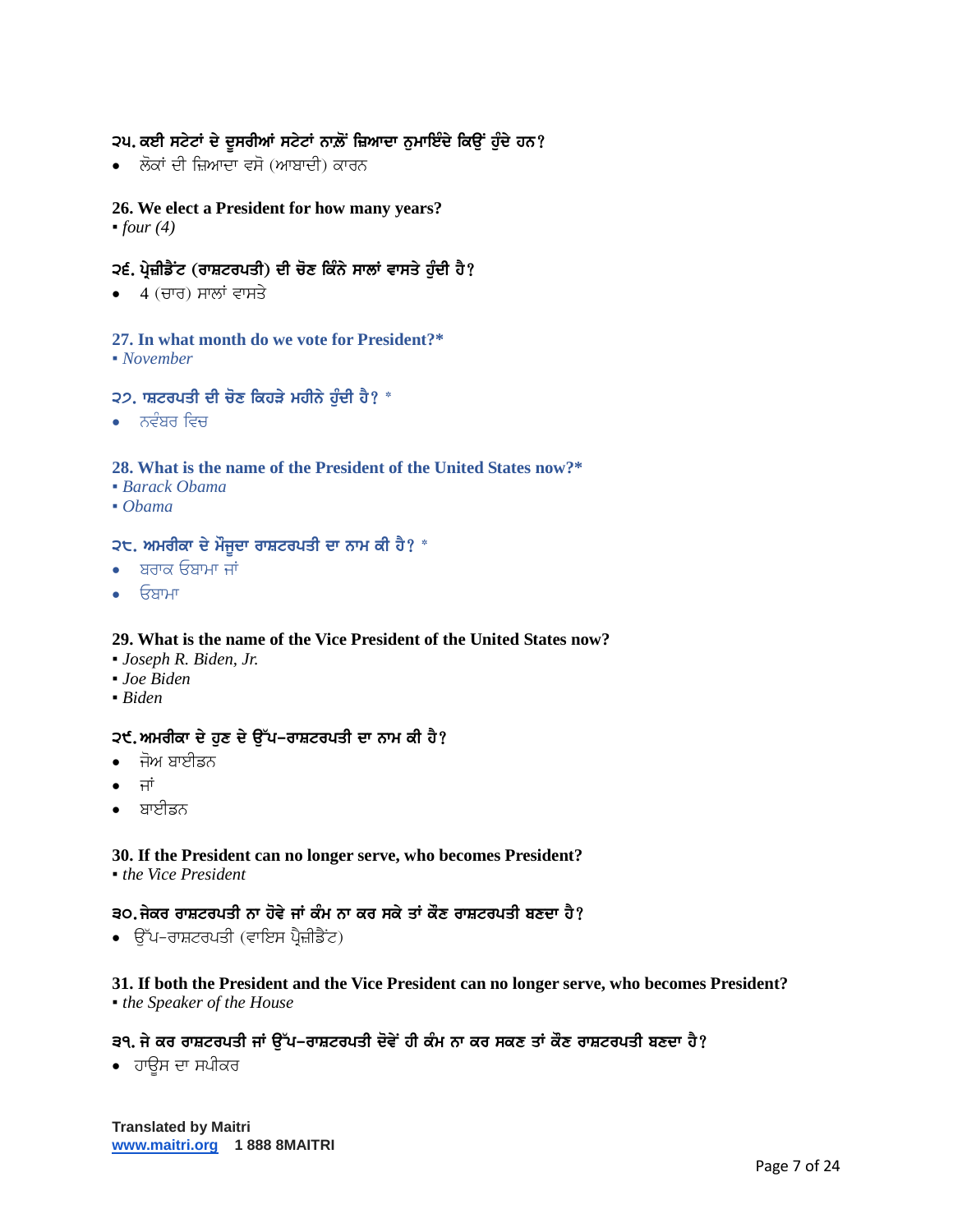# **32. Who is the Commander in Chief of the military?**

• *the President* 

## ੩੨. ਫੌਜ ਦਾ ਮੁੱਖ ਕਮਾਂਡਰ ਕੌਣ ਹੈ?

 $\bullet$  ਰਾਸ਼ਟਰਪਤੀ (ਪ੍ਰੈਜ਼ੀਡੈਂਟ)

## **33. Who signs bills to become laws?**

▪ *the President*

# 33. ਕਾਨੂੰਨ ਬਣਾਉਣ ਵਾਸਤੇ ਬਿੱਲ ਤੇ ਕੌਣ ਦਸਤਖਤ ਕਰਦਾ ਹੈ?

 $\bullet$  ਰਾਸ਼ਟਰਪਤੀ

## **34. Who vetoes bills?**

▪ *the President*

## ੩੪. ਬਿੱਲ ਨੂੰ ਵੀਟੋ ਕੌਣ ਕਰਦਾ ਹੈ?

 $\bullet$  ਰਾਸ਼ਟਰਪਤੀ

## **35. What does the President's Cabinet do?**

▪ *advises the President*

## ੩੫. ਰਾਸ਼ਟਰਪਤੀ ਦੀ ਕੈਬਨਿਟ ਕੀ ਕਰਦੀ ਹੈ?

 $\bullet$  ਰਾਸ਼ਟਰਪਤੀ ਨੂੰ ਸਲਾਹ ਦੇਂਦੀ ਹੈ

#### **36. What are two Cabinet-level positions?**

- *Secretary of Agriculture*
- *Secretary of Commerce*
- *Secretary of Defense*
- *Secretary of Education*
- *Secretary of Energy*
- *Secretary of Health and Human Services*
- *Secretary of Homeland Security*
- *Secretary of Housing and Urban Development*
- *Secretary of the Interior*
- *Secretary of Labor*
- *Secretary of State*
- *Secretary of Transportation*
- *Secretary of the Treasury*
- *Secretary of Veterans Affairs*
- *Attorney General*
- *Vice President*

#### ੩੬. ਕੈਬਨਿਟ ਲੈਵਲ ਦੀਆਂ ੨ ਪੁਜ਼ੀਸ਼ਨਾਂ ਕਿਹੜੀਆਂ ਹਨ?

- ਖੇਤੀਬਾੜੀ ਸਕੱਤਰ
- $\bullet$  ਵਪਾਰ/ਵਣਜ ਸਕੱਤਰ
- ਰਖਿਆ ਸਕੱਤਰ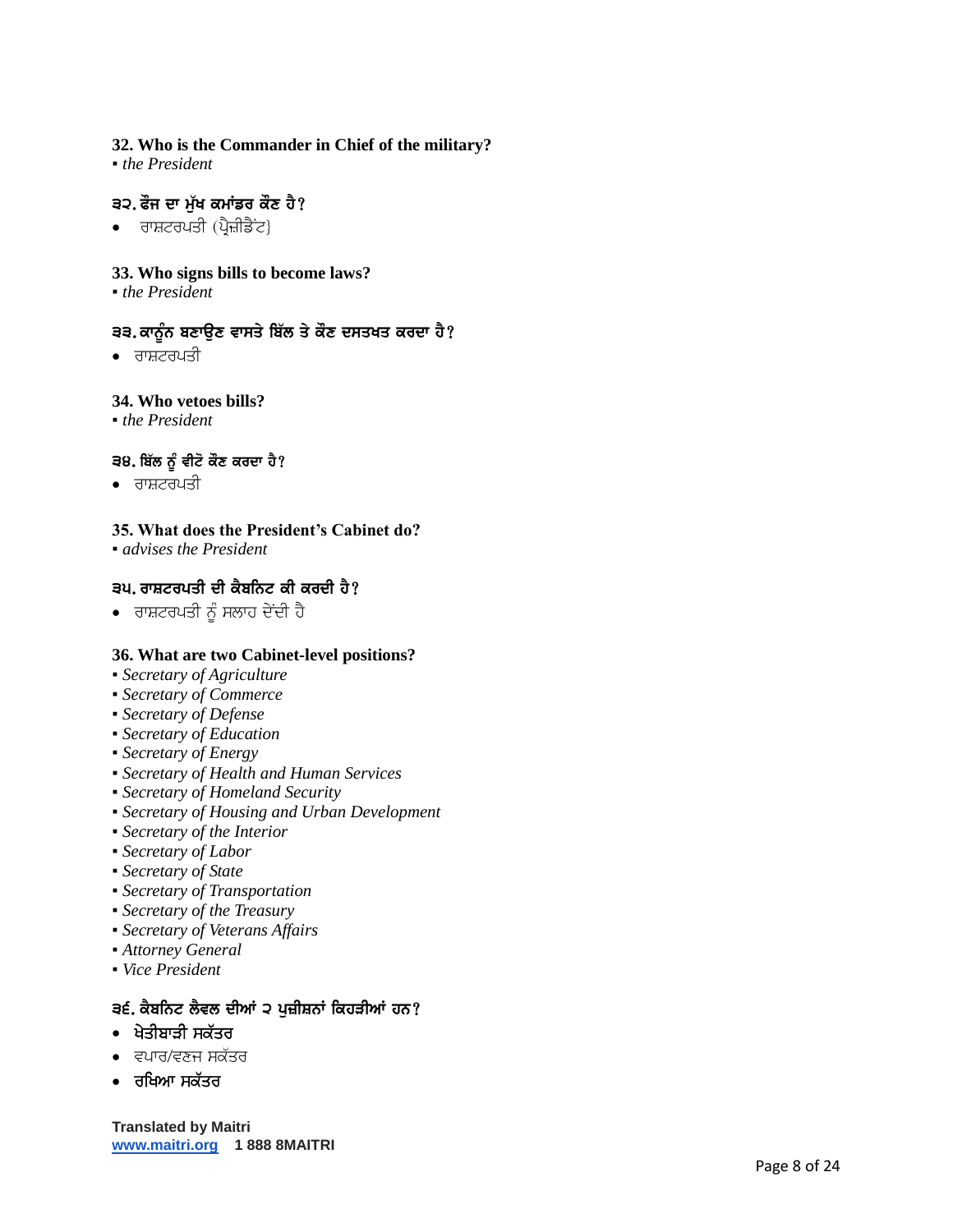- ਸਿਖਿੱਆ (ਐਜੁਕੇਸ਼ਨ) ਸਕੱਤਰ
- ਉਰਜਾ ਸਕੱਤਰ
- ਸਿਹਤ ਅਤੇ ਮਨੁਖੀ ਸੇਵਾ ਸਕੱਤਰ
- ਜਨਮਭਮੀ/ਗਹਿ ਸਰੱਖੀਆ ਸਕੱਤਰ
- ਰਿਹਾਇਸ਼ (ਹਾਊਸਿੰਗ) ਅਤੇ ਸ਼ਹਿਰੀ ਵਿਕਾਸ ਸਕੱਤਰ
- ਘਰੇਲੂ/ਅੰਦਰੂਨੀ ਮਾਮਲੇ ਦਾ ਸਕੱਤਰ
- ਮਿਹਨਤ ਮਜਦਰੀ ਸਕੱਤਰ
- ਰਾਜ ਦਾ ਸਕੱਤਰ
- ਪਰੀਵਹਣ (ਆਵਾਜਾਈ) ਸਕੱਤਰ
- ਖਜਾਨਾ ਸਕੱਤਰ
- ਅਨਭਵੀ ਸਿਪਹੀ (ਵੈਟਰਨਜ਼) ਮਾਮਲੇ ਦਾ ਸਕੱਤਰ
- $\bullet$  ਅਟੌਰਨੀ ਜੈਨਰਲ (ਮੱਖ ਨਿਯਾਯਧੀਸ਼)
- $\bullet$   $\theta$ ੱਪ-ਰਾਸ਼ਟਰਪਤੀ

# **37. What does the judicial branch do?**

- *reviews laws*
- *explains laws*
- *resolves disputes (disagreements)*
- *decides if a law goes against the Constitution*

## ੩੭. ਜੁਡੀਸ਼ੀਅਲ ਬਰਾਂਚ (ਅਦਾਲਤੀ ਸ਼ਾਖਾ) ਕੀ ਕਰਦੀ ਹੈ?

- $\bullet$  ਕਾਨੂੰਨਾਂ ਨੂੰ ਵਿਚਾਰਦੀ ਹੈ
- ਕਾਨੂੰਨਾਂ ਦੀ ਵਿਆਖਿਆ ਕਰਦੀ ਹੈ
- ਝਗੜੇ ਨਿਪਟਾਉਂਦੀ ਹੈ
- ਜੇ ਕੋਈ ਕਾਨੂੰਨ ਸੰਵਿਧਾਨ ਦੇ ਖਿਲਾਫ ਜਾਂਦਾ ਹੋਵੇ ਤਾਂ ਉਸ ਬਾਰੇ ਫੈਸਲਾ ਕਰਦੀ ਹੈ

## **38. What is the highest court in the United States?**

▪ *the Supreme Court*

## ੩੮.ਅਮਰੀਕਾ ਦੀ ਸਭ ਤੋਂ ੳੱਚੀ ਅਦਾਲਤ ਕਿਹੜੀ ਹੈ?

∙ ਸਪਰੀਮ ਕੋਰਟ

#### **39. How many justices are on the Supreme Court?** • *nine* (9)

## ੩੯.ਸਪਰੀਮ ਕੋਰਟ ਦੇ ਕਿੰਨੇ ਜੱਜ ਹਨ?

 $\bullet$   $\vec{c}$  (9)

## **40. Who is the Chief Justice of the United States now?**

▪ *John Roberts (John G. Roberts, Jr.)*

## 80. ਸੁਪਰੀਮ ਕੋਰਟ ਦਾ ਮੁੱਖ ਜੱਜ ਕੌਣ ਹੈ?

• ਜੌਨ ਰਾਬਰਟਸ (ਜੌਨ ਜੀ ਰਾਬਰਟਸ, ਜੁਨੀਯਰ)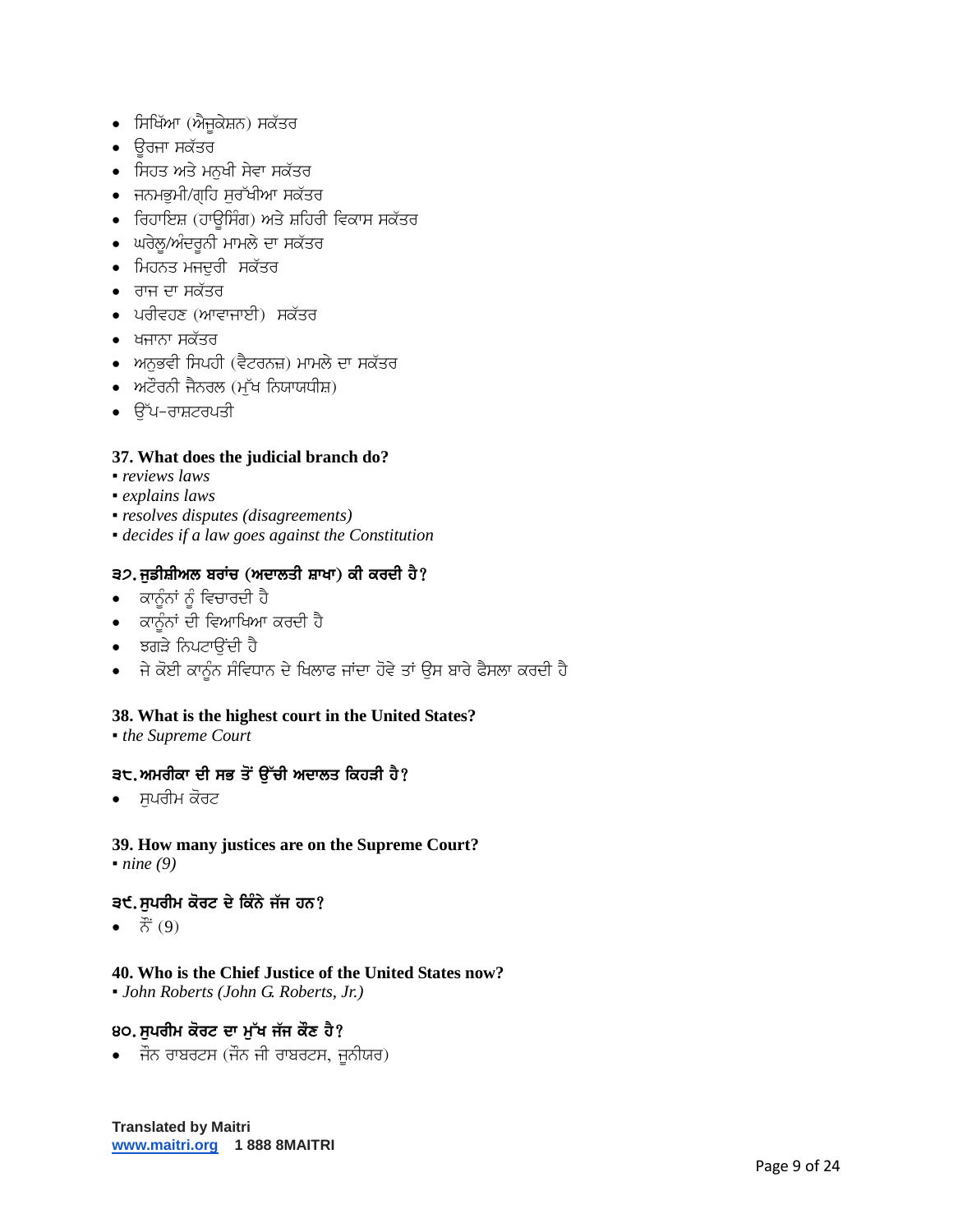#### **41. Under our Constitution, some powers belong to the federal government. What is one power of the federal government?**

- *to print money*
- *to declare war*
- *to create an army*
- *to make treaties*

## ੪੧. ਸੰਵਿਧਾਨ ਅਨਸਾਰ ਕੇਂਦਰੀ ਸਰਕਾਰ ਦੀਆਂ ਸ਼ਕਤੀਆਂ ਵਿਚੋਂ ਕਿਸੇ ਇੱਕ ਸ਼ਕਤੀ ਦਾ ਨਾਮ ਦਸੌ।

- ਕਰੰਸੀ ਛਾਪਣੀ ਜਾਂ ਪੈਸੇ/ਨੋਟ ਛਾਪਣਾ
- ਜੰਗ ਦਾ ਐਲਾਨ ਕਰਨਾ
- ਫੌਜ ਬਣਾੳਣੀ
- ਸੰਧੀਆਂ ਕਰਨੀਆਂ (ਸਮਝੌਤਾ ਪਤਰ ਰਚਨਾ)

## **42. Under our Constitution, some powers belong to the states. What is one power of the states?**

- *provide schooling and education*
- *provide protection (police)*
- *provide safety (fire departments)*
- *give a driver's license*
- *approve zoning and land use*

## 8੨. ਸੰਵਿਧਾਨ ਅਨੁਸਾਰ ਕੁਝ ਸ਼ਕਤੀਆਂ ਸੁਬਿਆਂ (ਸਟੇਟਾਂ) ਦੀਆਂ ਹਨ। ਉਨ੍ਹਾਂ ਵਿਚੋਂ ਸਟੇਟ ਦੀ ਇੱਕ ਸ਼ਕਤੀ ਕਿਹੜੀ ਹੈ?

- ੧ ਸਕਲ ਚਲਾੳਣੇ ਤੇ ਸਿੱਖਿਆ ਪਬੰਧ ੨ ਸਰੱਖਿਆ (ਪੋਲੀਸ) ੩ ਅੱਗ ਤੋਂ ਬਚਾਅ (ਅੱਗ ਵਿਭਾਗ)
- ੪ ਡਰਾਈਵਰ ਲਾਇਸੈਂਸ ਦੇਣੇ
- ਪ ਜ਼ਮੀਨ ਦੀ ਵਰਤੋਂ ਦੀ ਪ੍ਰਵਾਨਗੀ (ਜ਼ੌਨਿੰਗ)

## **43. Who is the Governor of your state now?**

▪ *Answers will vary. [District of Columbia residents should answer that D.C. does not have a Governor.]*

## ੪੩. ਤਹਾਡੀ ਸਟੇਟ (ਕੈਲਿਫੋਰਨਿਯਾ) ਦਾ ਹਣ ਗਵਰਨਰ ਕੌਣ ਹੈ?

• ਜੈਰੀ ਬਰਾਉਨ (Jerry Brown)

#### **44. What is the capital of your state?\***

▪ *Answers will vary. [District of Columbia residents should answer that D.C. is not a state and does not have a capital. Residents of U.S. territories should name the capital of the territory.]*

#### 88. ਤਹਾਡੀ ਸਟੇਟ (ਕੈਲਿਫੋਰਨੀਯਾ) ਦੀ ਰਾਜਧਾਨੀ ਕਿਹੜੀ ਹੈ? \*

• ਸੈਕਰਾਮਨਟੋ $(Sacramento)$ ਨੌਟ ਕਰੋ: ਹਰ ਸਟੇਟ ਲਈ ਜਵਾਬ ਅਲੱਗ ਅਲੱਗ ਹੋਵੇਗਾ

## **45. What are the two major political parties in the United States?\***

▪ *Democratic and Republican*

#### $49.$  ਅਮਰੀਕਾ ਦੀਆਂ ਦੋ ਸਿਆਸੀ ਪਾਰਟੀਆਂ ਕਿਹਤੀਆਂ ਹਨ?  $^*$

 $\cdot$  ਡੈਮੋਕਰੇਟਿਕ ਅਤੇ ਗਿੱਸਲਿਕਨ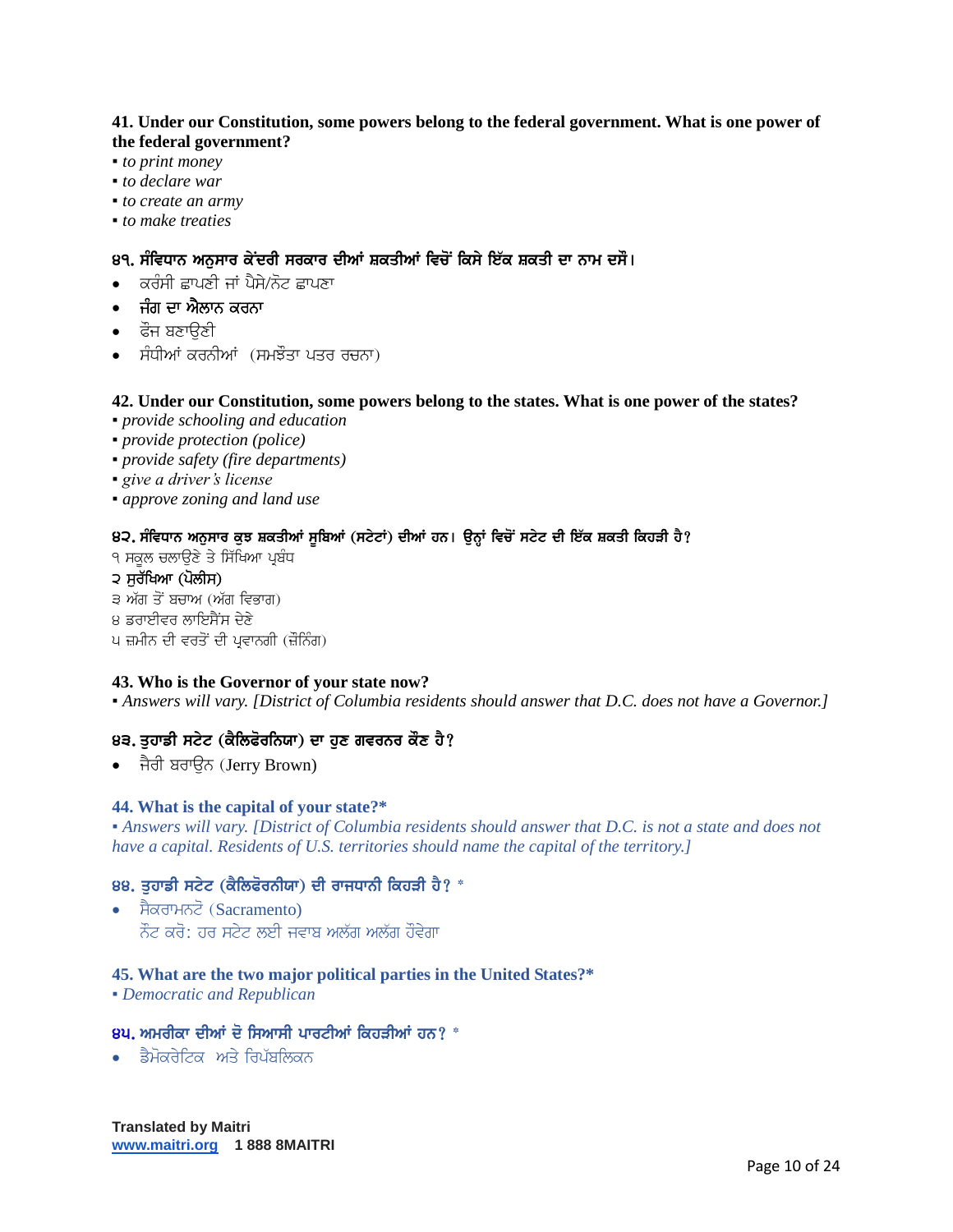#### **46. What is the political party of the President now?**

▪ *Democratic (Party)*

### 8੬. ਹਣ ਦੇ ਰਾਸ਼ਤਰਪਤੀ ਦੀ ਸਿਆਸੀ ਪਾਰਟੀ ਕਿਹੜੀ ਹੈ?

• ਡੈਮੋਕਰੈਟਿਕ ਪਾਰਟੀ

#### **47. What is the name of the Speaker of the House of Representatives now?**

▪ *(John) Boehner*

#### 82. ਨਮਾਇੰਦਾ ਹਾਉਸ ਦੇ ਸਪੀਕਰ ਦਾ ਕੀ ਨਾਮ ਹੈ?

 $\bullet$   $($ ਜੋਨ) ਬੋਹਨਰ

#### **C: Rights and Responsibilities** ਸੀ: ਹੱਕ ਅਤੇ ਜ਼ਿੰਮੇਵਾਰੀਆਂ

#### **48. There are four amendments to the Constitution about who can vote. Describe one of them.**

- *Citizens eighteen (18) and older (can vote).*
- *You don't have to pay (a poll tax) to vote.*
- *Any citizen can vote. (Women and men can vote.)*
- *A male citizen of any race (can vote).*

#### 8੮. ਵੋਟ ਪਾਉਣ ਬਾਰੇ ਸੰਵਿਧਾਨ ਵਿਚ ਚਾਰ (੪) ਸੋਧਾਂ ਹਨ।ਉਨ੍ਹਾਂ ਵਿਚੋਂ ਇਕ ਬਾਰੇ ਦੱਸੋ।

## ੧. ਅਠਾਰਾਂ ਸਾਲ (18) ਦੇ ਅਤੇ ਇਸ ਤੋਂ ਉੱਪਰ ਦੀ ਉਮਰ ਦੇ ਨਾਗਰਿਕ ਵੋਟ ਪਾ ਸਕਦੇ ਹਨ।

- ੨. ਵੋਟ ਪਾੳਣ ੳੱਤੇ ਕੋਈ ਟੈਕਸ ਨਹੀਂ ।
- ੩. ਕੋਈ ਵੀ ਔਰਤ ਜਾਂ ਮਰਦ ਨਾਗਰਿਕ ਵੋਟ ਪਾ ਸਕਦਾ ਹੈ।
- ੪. ਕਿਸੇ ਵੀ ਨਸਲ ਦਾ ਮਨੱਖ ਵੋਟ ਕਰ ਸਕਦਾ ਹੈ।

#### **49. What is one responsibility that is only for United States citizens?\***

- *serve on a jury*
- *vote in a federal election*

## 8੯. ੳਹ ਇਕ ਕਿਹੜੀ ਜ਼ਿੰਮੇਵਾਰੀ ਹੈ ਜੋ ਕਿ ਸਿਰਫ ਅਮਰੀਕਨ ਨਾਗਰਿਕ ਵਾਸਤੇ ਹੈ? \*

- $\cdot$  ਜਿਓਰੀ ਸੇਵਾ ਦੀ
- ∙ ਕੇਂਦਰੀ (ਫੈਡਰਲ) ਚੋਣਾਂ ਵਿਚ ਵੋਟ ਪਾੳਣ ਦੀ

#### **50. Name one right only for United States citizens.**

- *vote in a federal election*
- *run for federal office*

#### ੫੦. ਅਮਰੀਕਾ ਦੇ ਨਾਗਰਿਕਾਂ ਦਾ ਇਕ ਹੱਕ ਦੱਸੋ।

- ਕੇਂਦਰੀ (ਫੈਡਰਲ) ਚੋਣਾਂ ਵਿਚ ਵੋਟ ਪਾੳਣਾ।
- $\bullet$  ਕੇਂਦਰੀ (ਫੈਡਰਲ) ਅਹਦੇ ਵਾਸਤੇ ਚੋਣ ਲੜਨੀ।

#### **51. What are two rights of everyone living in the United States?**

- *freedom of expression*
- *freedom of speech*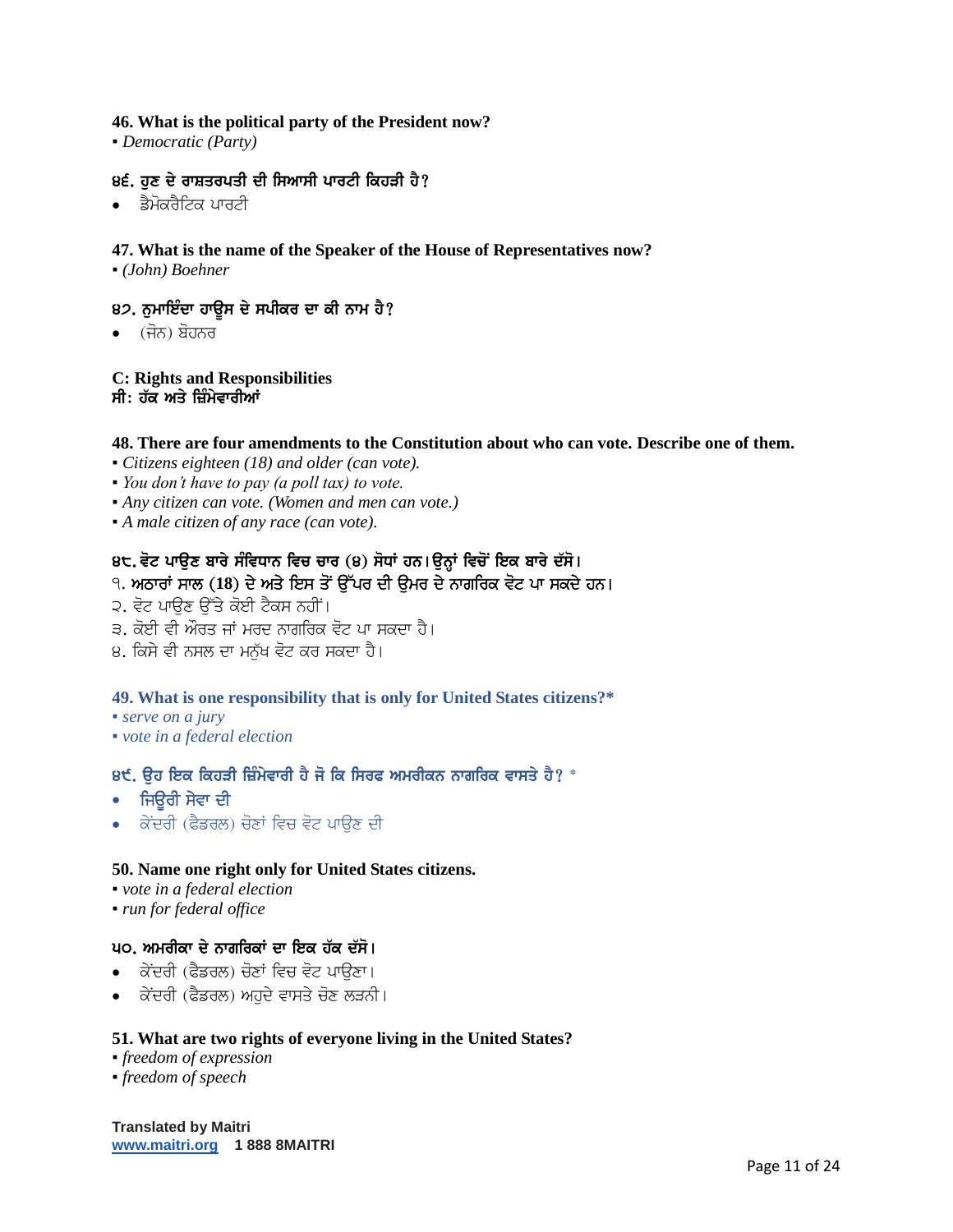- *freedom of assembly*
- *freedom to petition the government*
- *freedom of worship*
- *the right to bear arms*

## ਪ੧. ਅਮਰੀਕਾ ਵਿਚ ਰਹਿਣ ਵਾਲੇ ਹਰ ਬਸ਼ਿੰਦੇ ਦੇ ਕੋਈ ਦੋ (੨) ਹੱਕ ਕਿਹੜੇ ਹਨ?

9. ਆਪਣੇ ਹੱਕ-ਪਗਟਾਵੇ ਦਾ

## ੨. ਬੋਲਣ ਦੀ ਅਜ਼ਾਦੀ ਦਾ

## ੩. ਇਕੱਤ੍ਰਤਾ ਦੀ ਖੱਲ੍ਹ ਦਾ

- ੪. ਸਰਕਾਰ ਕੋਲ ਪਹੁੰਚ ਦਾ
- ਪ. ਕਿਸੇ ਵੀ ਧਾਰਮਿਕ ਪਜਾ ਦਾ
- $f$ , ਹਥਿਆਰ ਰੱਖਣ ਦਾ

## **52. What do we show loyalty to when we say the Pledge of Allegiance?**

- *the United States*
- *the flag*

## ਪ੨. ਸਹੰ ਚੱਕਣ ਲੱਗਿਆਂ ਅਸੀਂ ਕਿਸ ਲਈ ਵਫਾਦਾਰੀ ਪ੍ਰਗਟ ਕਰਦੇ ਹਾਂ?

- ਅਮਰੀਕਾ ਵਾਸਤੇ
- $\bullet$  ਅਮਰੀਕਨ ਝੰਡੇ ਵਾਸਤੇ

#### **53. What is one promise you make when you become a United States citizen?**

- *give up loyalty to other countries*
- *defend the Constitution and laws of the United States*
- *obey the laws of the United States*
- *serve in the U.S. military (if needed)*
- *serve (do important work for) the nation (if needed)*
- *be loyal to the United States*

## ਪ੩. ਜਦੋਂ ਤਸੀਂ ਅਮਰੀਕਨ ਨਾਗਰਿਕ ਬਣਦੇ ਹੋ ਤਾਂ ਇਕ ਕਿਹੜਾ ਵਾਅਦਾ ਕਰਦੇ ਹੋ?

- ੧. ਦੁਸਰਿਆਂ ਦੇਸ਼ਾਂ ਲਈ ਵਫਾਦਾਰੀ ਛੱਡ ਦੇਣ ਦਾ
- ੨. ਅਮਰੀਕਾ ਦੇ ਸੰਵਿਧਾਨ ਅਤੇ ਕਾਨੰਨ ਨੰ ਬਚਾੳਣ ਦਾ
- ੩. ਅਮਰੀਕਨ ਕਾਨੰਨ ਮੰਨਣ ਦਾ
- 8. ਅਮਰੀਕਾ ਦੀ ਫੌਜ ਵਿਚ ਸੇਵਾ ਕਰਨ ਦਾ
- ਪ, ਲੋਤ ਅਨਸਾਰ ਦੇਸ਼ ਸੇਵਾ ਦਾ
- ੬. ਅਮਰੀਕਾ ਲਈ ਵਫਾਦਾਰੀ ਦਾ

#### **54. How old do citizens have to be to vote for President?\***

▪ *eighteen (18) and older*

#### ਪ੪. ਰਾਸ਼ਟਰਪਤੀ ਲਈ ਵੋਟ ਪਾਉਣ ਵਾਸਤੇ ਨਾਗਰਿਕਾਂ ਦੀ ਕੀ ਉਮਰ ਹੋਣੀ ਚਾਹੀਦੀ ਹੈ? \*

• ਅਠਾਰਾਂ  $(18)$  ਜਾਂ ਇਸ ਤੋਂ ਉੱਪਰ

#### **55. What are two ways that Americans can participate in their democracy?**

- *vote*
- *join a political party*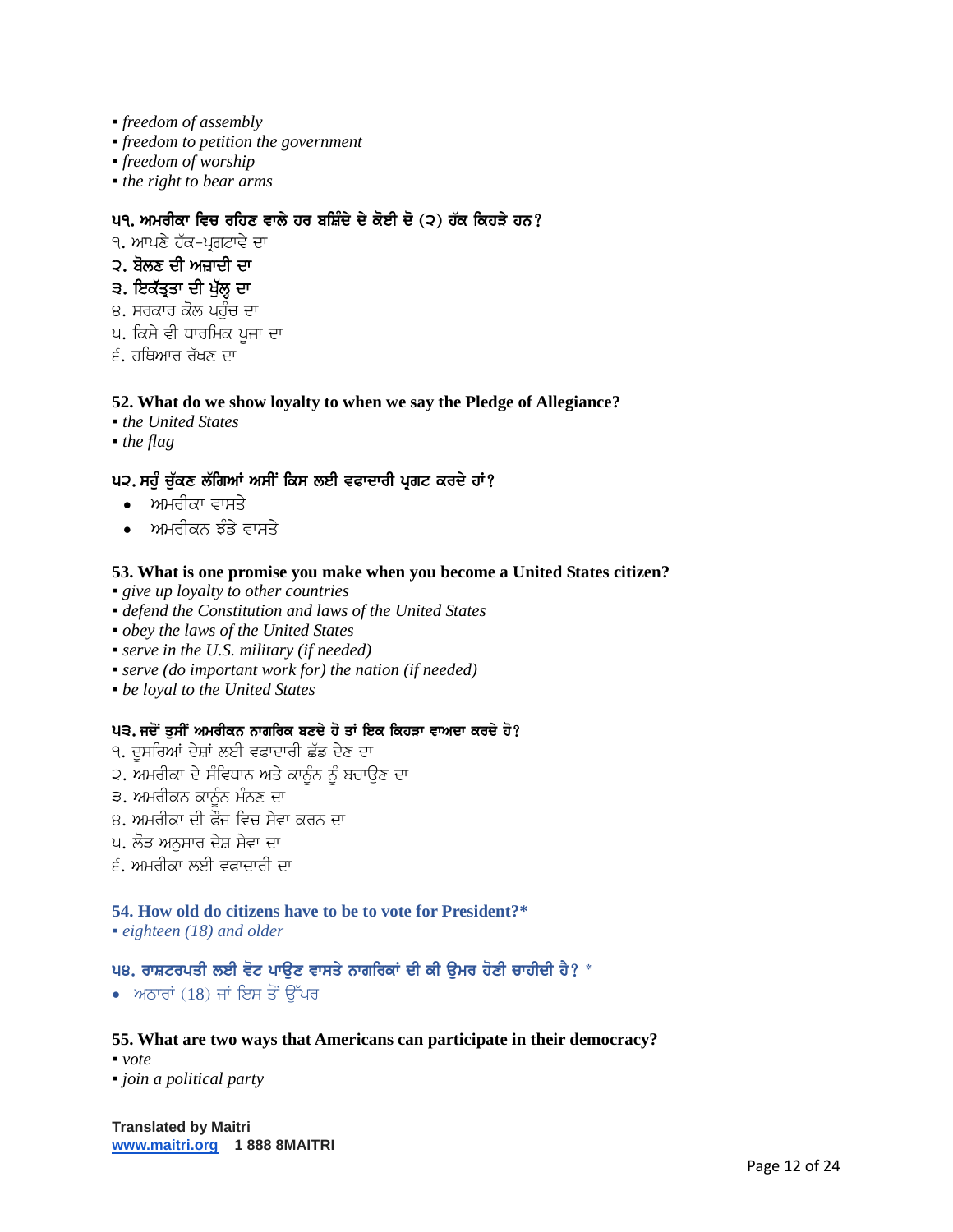- *help with a campaign*
- *join a civic group*
- *join a community group*
- *give an elected official your opinion on an issue*
- *call Senators and Representatives*
- *publicly support or oppose an issue or policy*
- *run for office*
- *write to a newspaper*

## ਪ੫. ਅਮਰੀਕਨ ਲੋਕ ਕਿਹੜੇ ਦੋ ਤਰੀਕਿਆਂ ਨਾਲ ਡੈਮੋਕਰੇਸੀ ਵਿਚ ਭਾਗ ਲੈ ਸਕਦੇ ਹਨ?

- <u>੧. ਵੋਟ ਪਾ ਕੇ</u>
- ੨. ਰਾਜਨੀਤਕ ਪਾਰਟੀ ਵਿਚ ਜਾ ਕੇ
- ੩. ਚੋਣ ਮਹਿੰਮ ਵਿਚ ਮਦਦ ਕਰ ਕੇ
- ੪. ਸਿਵਿਕ ਗਰੱਪ ਰਾਹੀਂ
- ਪ. ਕਮਿਊਨਿਟੀ ਗਰੱਪ ਰਾਹੀਂ
- ੬. ਕਿਸੇ ਚੁਣੇ ਹੋਏ ਨੁਮਾਇੰਦੇ ਨੂੰ ਆਪਣੇ ਵਿਚਾਰਾਂ ਰਾਹੀਂ।
- 2. ਸੈਨੇਟਰਾਂ ਅਤੇ ਨਮਾਇੰਦਿਆਂ ਨੂੰ ਫੋਨ ਕਰ ਕੇ।
- ੮. ਕਿਸੇ ਮੱਦ (ਇਸ਼) ਦੀ ਪ੍ਰੋੜਤਾ ਜਾਂ ਵਿਰੋਧ ਕਰ ਕੇ।
- ੯. ਕਿਸੇ ਅਹਦੇ ਲਈ ਚੋਣ ਰਾਹੀਂ।
- <u>90. ਕਿਸੇ ਅਖਬਾਰ ਵਿਚ ਆਪਣੇ ਵਿਚਾਰ ਛਪਵਾ ਕੇ।</u>

**56. When is the last day you can send in federal income tax forms?\*** ▪ *April 15*

## ਪ੬. ਫੈਡਰਲ ਟੈਕਸ ਭੇਜਣ ਦਾ ਅਖੀਰਲਾ ਦਿਨ ਕਿਹੜਾ ਹੈ?  $^*$

 $\bullet$  15 ਅਪ੍ਰੈਲ

#### **57. When must all men register for the Selective Service?**

- *at age eighteen (18)*
- *between eighteen (18) and twenty-six (26)*

## ਪ੭.ਸਾਰੇ ਮਰਦਾਂ ਨੂੰ ਸਿਲੈਕਟਿਵ ਸਰਵਿਸ ਲਈ ਕਦੋਂ ਰਜਿਸਟਰ ਕਰਨਾ ਚਾਹੀਦਾ ਹੈ?

 $9.$  ਅਠਾਰਾਂ  $(18)$  ਸਾਲ ਦੀ ਉਮਰ ਹੋ ਜਾਣ ਉੱਤੇ 2. ਅਠਾਰਾਂ (੧੮) ਅਤੇ ਛੱਬੀ (੨੬) ਸਾਲ ਦੀ ੳਮਰ ਦੇ ਵਿਚਕਾਰ

# **AMERICAN HISTORY**

## **A: Colonial Period and Independence**

# ਅਮਰੀਕੀ ਇਤਹਾਸ

#### ਅ: ਬਸਤੀਵਾਦੀ ਸਮਾਂ ਅਤੇ ਆਜ਼ਾਦੀ

#### **58. What is one reason colonists came to America?**

- *freedom*
- *political liberty*
- *religious freedom*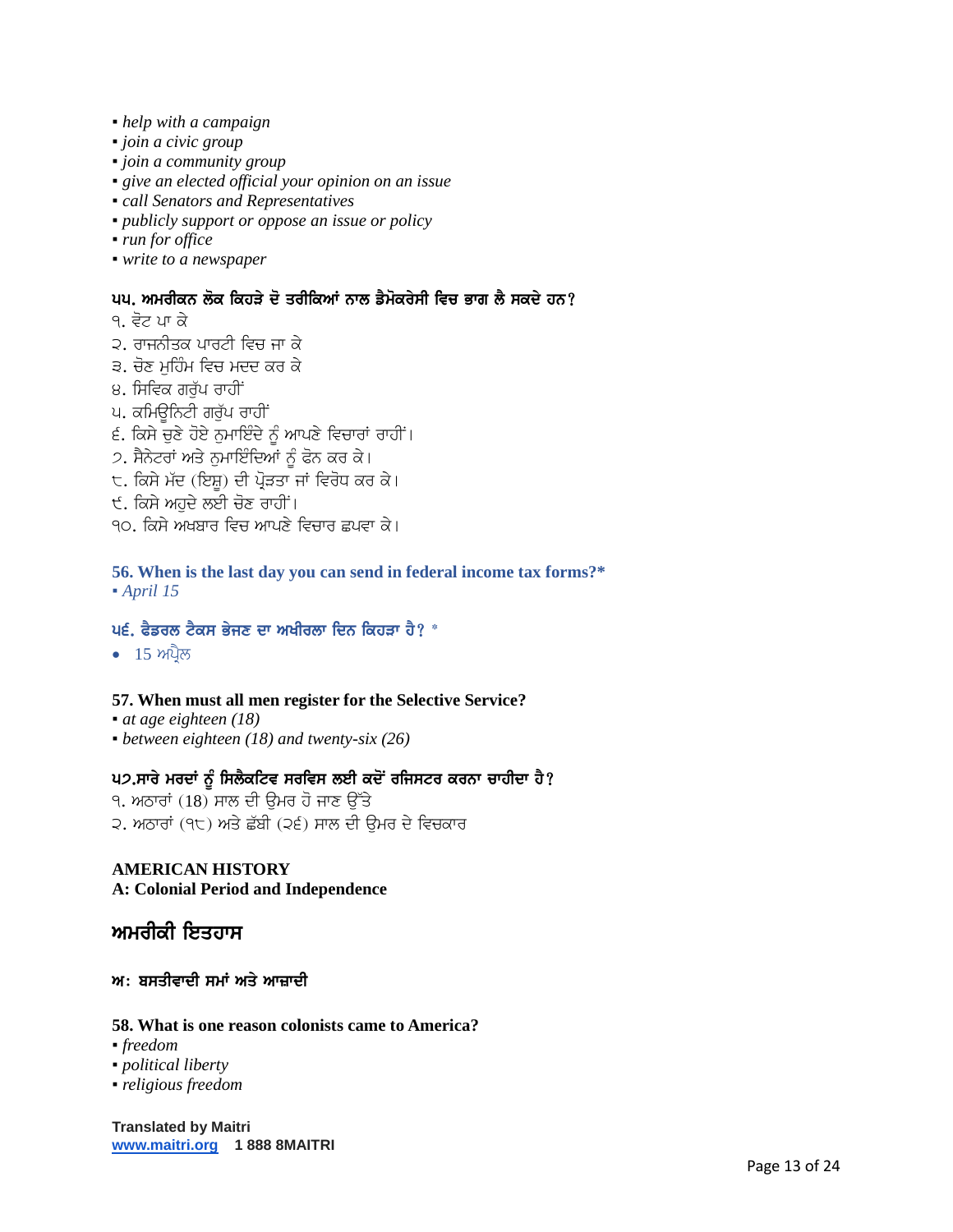- *economic opportunity*
- *practice their religion*
- *escape persecution*

## ਪ੪. ਕੋਈ ਇਕ ਕਾਰਨ ਦੱਸੋ ਜਿਸ ਕਰ ਕੇ ਕਾਲੋਨਿਸਟ (ਬਾਹਰਲੇ ਵਸਨੀਕ/ਬਸਤੀਬਾਦੀ) ਅਮਰੀਕਾ ਆਏ?

- ਅਜ਼ਾਦੀ
- ਸਿਆਸੀ ਖੁੱਲ੍ਹ
- ਧਾਰਮਿਕ ਅਜ਼ਾਦੀ
- ਆਰਥਿਕ ਅਵਸਰ
- $\bullet$  ਧਾਰਮਿਕ ਜੀਵਨ
- ਜ਼ਲਮ ਤੋਂ ਬਚਣ ਲਈ

#### **59. Who lived in America before the Europeans arrived?**

- *American Indians*
- *Native Americans*

# ਪ੯. ਯੂਰਪ ਦੇ ਲੋਕਾਂ ਦੇ ਅਮਰੀਕਾ ਆਉਣ ਤੋਂ ਪਹਿਲਾਂ ਏਥੇ ਕੌਣ ਰਹਿੰਦੇ ਸਨ?

 $\bullet$  ਅਮਰੀਕਨ ਇੰਡੀਅਨ ਜਾਂ ਸਥਾਨਕ ਅਮਰੀਕਨ

#### **60. What group of people was taken to America and sold as slaves?**

- *Africans*
- *people from Africa*

#### ੬੦. ਕਿਹੜੇ ਵਰਗ ਦੇ ਲੋਕਾਂ ਨੂੰ ਅਮਰੀਕਾ ਲ਼ਿਆਂਦਾ ਗਿਆ ਅਤੇ ਗ਼ੁਲਾਮ ਬਣਾ ਕੇ ਬੇਚਿਆ ਗਿਆ?

- $\bullet$  ਅਫਰੀਕਨਾਂ ਨੂੰ
- ਅਫਰੀਕਾ ਦੇ ਲੋਕਾਂ ਨੂੰ

#### **61. Why did the colonists fight the British?**

- *because of high taxes (taxation without representation)*
- *because the British army stayed in their houses (boarding, quartering)*
- *because they didn't have self-government*

### ई੧. ਬਸਤੀਵਾਦੀ (ਕਾਲੋਨਿਸਟਾ) ਲੋਕਾਂ ਨੇ ਬਰਤਾਨੀਆਂ (ਬਰਿਟੇਨ) ਨਾਲ਼ ਲੜਾਈ ਕਿਉਂ ਕੀਤੀ?

- ਬਹੁਤ ਜ਼ਿਆਦਾ ਟੈਕਸਾਂ ਕਾਰਨ
- ਬਰਤਾਨਵੀ ਫੌਜੀਆਂ ਦਾ ਉਨ੍ਹਾਂ ਦੇ ਘਰਾਂ ਵਿਚ ਜ਼ਬਰਦਸਤੀ ਠਹਿਰਨ ਕਰ ਕੇ।
- $\bullet$  ਅਾਪਣੀ ਸਰਕਾਰ ਨਾ ਹੋਣ ਕਾਰਨ

#### **62. Who wrote the Declaration of Independence?**

▪ *(Thomas) Jefferson*

## $\epsilon$ ੨. ਅਜ਼ਾਦੀ ਪੱਤਰ ਕਿਸ ਨੇ ਲਿਖਿਆ?

 $\bullet$  ਬਾਮਸ ਜੈਫਰਸਨ ਨੇ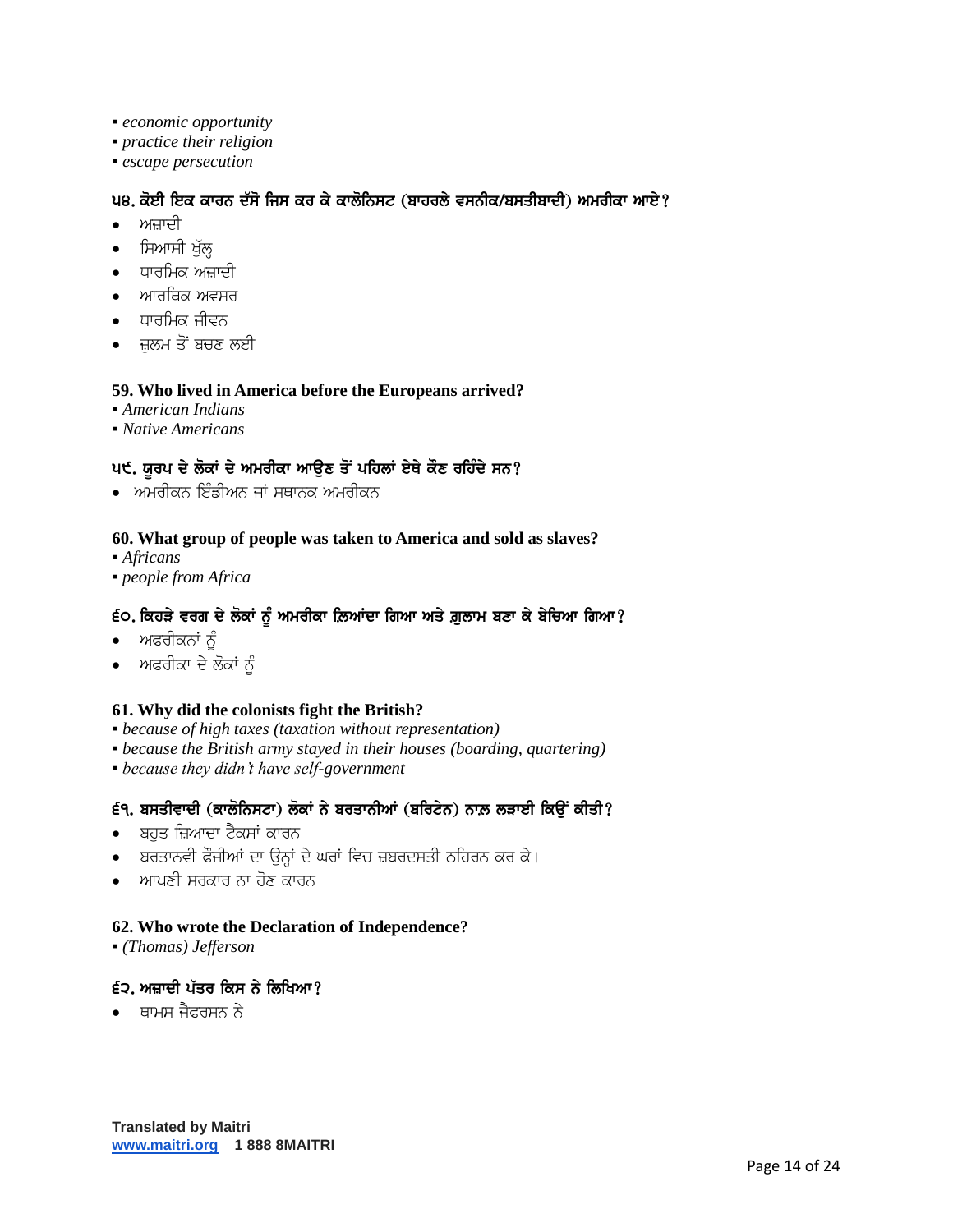#### **63. When was the Declaration of Independence adopted?**

▪ *July 4, 1776*

## £੩. ਅਜ਼ਾਦੀ ਪੱਤਰ ਕਦੋਂ ਲਾਗੂ ਹੋਇਆ?

• 4 ਜੁਲਾਈ 1776

#### **64. There were 13 original states. Name three.**

- *New Hampshire*
- *Massachusetts*
- *Rhode Island*
- *Connecticut*
- *New York*
- *New Jersey*
- *Pennsylvania*
- *Delaware*
- *Maryland*
- *Virginia*
- *North Carolina*
- *South Carolina*
- *Georgia*

# 68. ਅਮਰੀਕਾ ਦੀਆਂ ਮੁੱਢਲੀਆਂ ੧੩ ਸਟੇਟਾਂ ਹਨ। ਤਿੰਨਾਂ ਦੇ ਨਾਮ ਦਸੋ।

- $\bullet$  ਨਿਊ ਯਾਰਕ
- ਨਿਊ ਜਰਸੀ
- $\bullet$  ਵਰਜੀਨੀਆ
- ਡੈਲਾਵੇਰ
- $\bullet$  ਮੇਰੀਲੈਂਡ
- ਨਿਯੁ ਹੈਮਪਸ਼ਾਇਰ
- $\bullet$  ਮੇਸੇਚਿਯਸੇਟਸ
- $\bullet$  ਰੌਡਾ ਆਇਲੈਂਡ
- $\bullet$  ਕਨੈਟਿਕਟ
- $\bullet$  ਪੈਨਸਿਲਵੇਨੀਆ
- $\bullet$  ਨੌਰਥ ਕੈਰੋਲੀਨਾ
- ਸਾਉਥ ਕੈਰੋਲੀਨਾ
- ∙ ਜਾਰਜੀਆ

#### **65. What happened at the Constitutional Convention?**

- *The Constitution was written.*
- *The Founding Fathers wrote the Constitution.*

#### ੬੫. ਸੰਵਿਧਾਨਿਕ ਕਨਵੈਨਸ਼ਨ ਸਮੇਂ ਕੀ ਹੋਇਆ ਸੀ?

- ਸੰਵਿਧਾਨ ਲਿਖਿਆ ਗਿਆ ਸੀ।
- ਸੰਸਥਾਪਕ ਸਿਰਜਕਾਂ ਨੇ ਸੰਵਿਧਾਨ ਲਿਖਿਆ।  $\cdot$

#### **66. When was the Constitution written?**

▪ 1787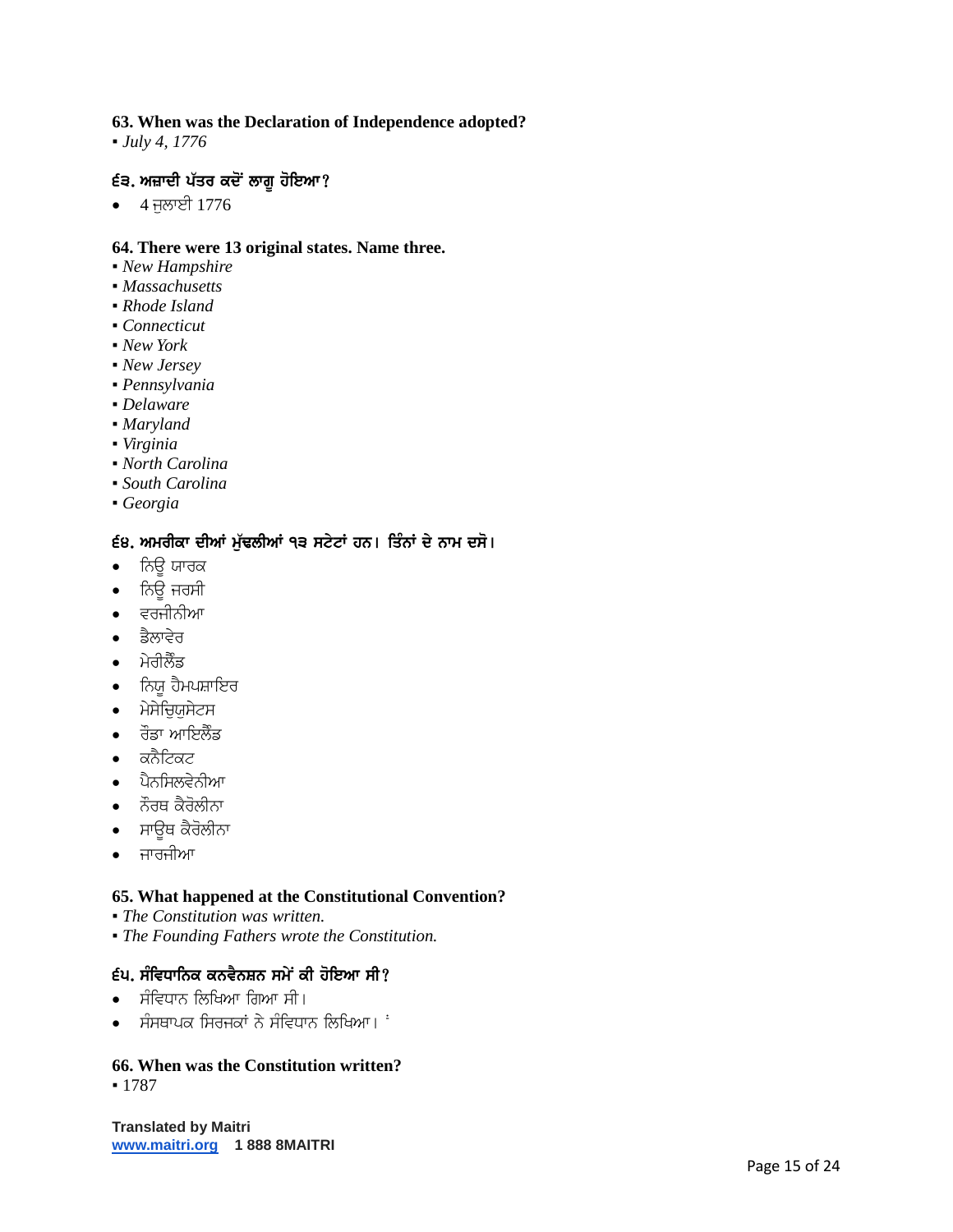# $\epsilon$ ੬. ਸੰਵਿਧਾਨ ਕਦੋਂ ਲਿਖਿਆ ਗਿਆ?

• 1787 ਵਿਚ

## **67. The Federalist Papers supported the passage of the U.S. Constitution. Name one of the writers.**

- *(James) Madison*
- *(Alexander) Hamilton*
- *(John) Jay*
- *Publius*

# ੬੭. ਫੈਡਰਲ ਪੇਪਰਾਂ ਨੇ ਸੰਵਿਧਾਨ ਅਪਨਾਉਣ ਦੀ ਸਹਾਇਤਾ ਕੀਤੀ। ਉਨ੍ਹਾਂ ਦੇ ਕਿਸੇ ਇਕ ਲਿਖਾਰੀ ਦਾ ਨਾਮ ਲਿਖੋ।

- ਜੇਮਜ਼ ਮੈਡੀਸਨ
- (ਅਲੈਗਜ਼ੈਂਡਰ) ਹਮਿਲਟਨ
- ਜਾਹਨ ਜੇ
- ਪਯੁਬਲਿਅਸ

## **68. What is one thing Benjamin Franklin is famous for?**

- *U.S. diplomat*
- *oldest member of the Constitutional Convention*
- *first Postmaster General of the United States*
- *writer of "Poor Richard's Almanac"*
- *started the first free libraries*

# $\epsilon$ ੮. ਬੈਨਜਾਮਿਨ ਫਰੈਂਕਲਿਨ ਕਿਸ ਇਕ ਚੀਜ਼ ਵਾਸਤੇ ਮਸ਼ਹੂਰ ਹੈ?

- ਅਮਰੀਕਨ ਡਿਪਲੋਮੈਟ
- ਸੰਵਿਧਾਨਿਕ ਕਨਵੈਨਸ਼ਨ ਦਾ ਸਭ ਤੋਂ ਪਰਾਣਾ ਮੈਂਬਰ
- ਅਮਰੀਕਾ ਦਾ ਪਹਿਲਾ ਪੋਸਟਮਾਸਟਰ ਜਨਰਲ
- 'ਪਅਰ ਰਿਚਰਡ ਦੇ ਅਲਮਨਾਕ' ਦਾ ਲੇਖਕ
- ∙ ਮੁਫਤ ਲਾਇਬਰੇਰੀਆਂ ਸ਼ੁਰੂ ਕੀਤੀਆਂ

## **69. Who is the "Father of Our Country"?**

▪ *(George) Washington*

# $\mathbf{f}$ ੯. ਅਮਰੀਕਾ ਦਾ 'ਰਾਸ਼ਟਰ ਪਿਤਾ' ਕੋਣ ਹੈ?

ਜਾਰਜ ਵਾਸ਼ਿੰਗਟਨ

## **70. Who was the first President?\***

▪ *(George) Washington*

## $20.$  ਅਮਰੀਕਾ ਦਾ ਪਹਿਲਾ ਰਾਸ਼ਟਰਪਤੀ ਕੋਣ ਸੀ?  $^*$

- ਜਾਰਜ ਵਸ਼ਿੰਗਟਨ
- **B: 1800s**
- ਬੀ: ਅਠਾਰਾਂ ਸੌਵੇਂ (1800)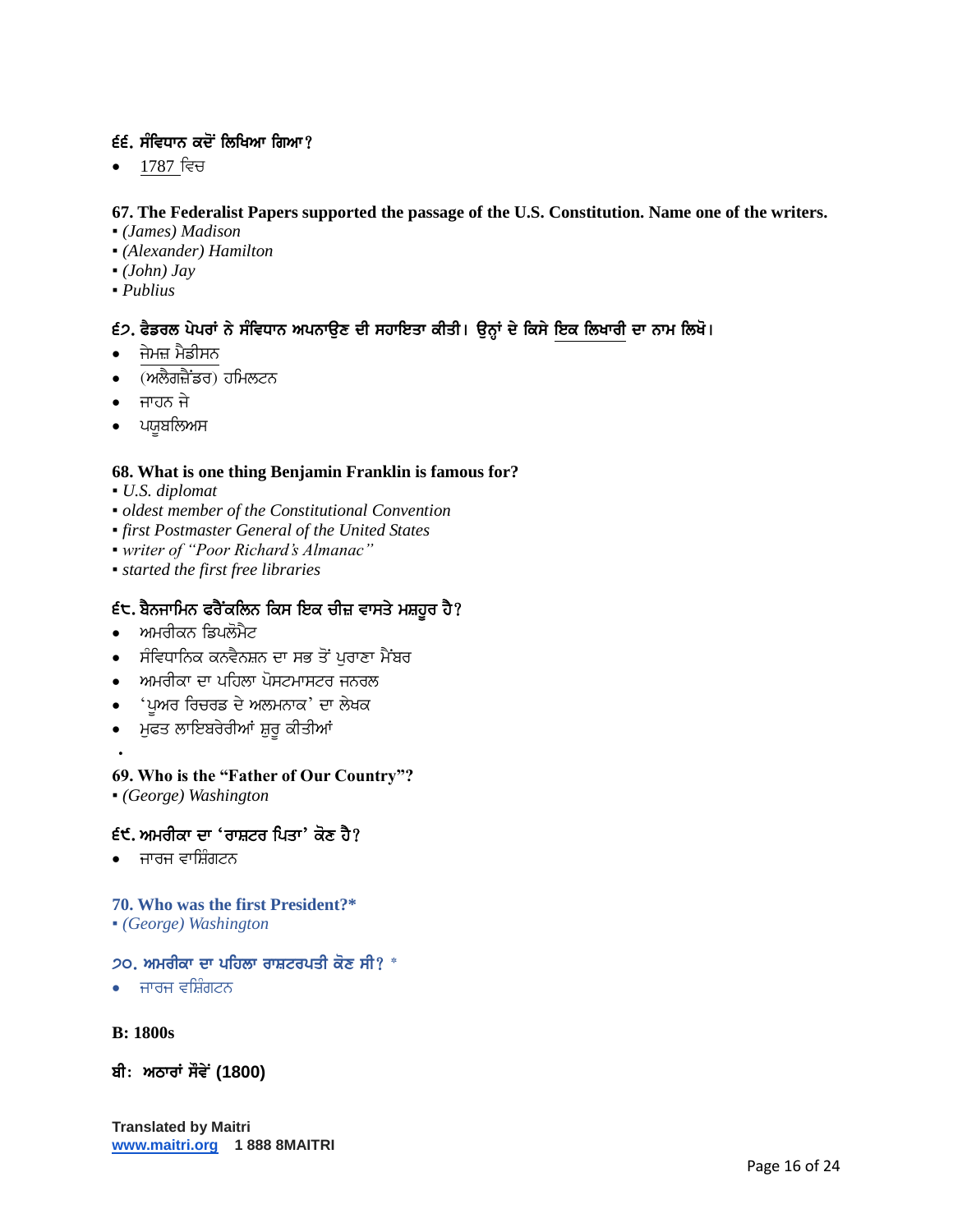#### **71. What territory did the United States buy from France in 1803?**

- *the Louisiana Territory*
- *Louisiana*

## $29.$  ਅਮਰੀਕਾ ਨੇ ਫਰਾਂਸ ਤੋ $1803$  ਵਿਚ ਕਿਹਤਾ ਇਲਾਕਾ ਖਰੀਦਿਆ?

● ਲ਼ਜ਼ੀਆਨਾ

## **72. Name one war fought by the United States in the 1800s.**

- *War of 1812*
- *Mexican-American War*
- *Civil War*
- *Spanish-American War*

## $2$ ੨. ਅਠਾਰਾਂ ਸੌ  $(1800)$ ਤੌ ਬਾਦ ਵਿਚ ਅਮਰੀਕਾ ਨੇ ਕਿਹੜੀ ਇਕ ਜੰਗ ਲੜੀ?

- $\bullet$  ਅਠਾਰਾਂ ਸੌ ਬਾਰਾਂ (1812) ਦੀ ਜੰਗ
- ∙ ਮੈਕਸੀਕਨ-ਅਮਰੀਕਨ ਜੰਗ
- $\bullet$  ਸਿਵਿਲ ਵਾਰ (ਜੰਗ)
- ਸਪੈਨਿਸ਼–ਅਮਰੀਕਨ ਜੰਗ

## **73. Name the U.S. war between the North and the South.**

- *the Civil War*
- *the War between the States*

## 2੩. ੳੱਤਰ ਅਤੇ ਦੱਖਣ ਵਿਚਕਾਰ ਅਮਰੀਕਨ ਜੰਗ ਦਾ ਨਾਮ ਦ**ੱ**ਸੋ

- ∙ ਸਿਵਲ ਵਾਰ
- ਸਟੇਟਾਂ (ਸੂਬਿਆਂ) ਵਿਚਕਾਰ ਜੰਗ

#### **74. Name one problem that led to the Civil War.**

- *slavery*
- *economic reasons*
- *states' rights*

## 28. ਇਕ ਕਾਰਨ ਦੱਸੋ ਜਿਸ ਕਰ ਕੇ ਸਿਵਲ ਵਾਰ ਹੋਈ।

- $\bullet$  ਗ਼ਲਾਮੀ
- ਆਰਥਿਕ ਕਾਰਨ
- ਸਟੇਟਾਂ ਦੇ ਹੱਕ (ਨ ਹੋਣੇ)

#### **75. What was one important thing that Abraham Lincoln did?\***

- *freed the slaves (Emancipation Proclamation)*
- *saved (or preserved) the Union*
- *led the United States during the Civil War*

## ੭੫. ਐਬਰਾਹਮ ਲਿੰਕਨ ਨੇ ਕਿਹੜਾ ਇਕ ਮਹੱਤਵਪੂਰਨ ਕੰਮ ਕੀਤਾ। \*

- $\bullet$  ਗ਼ੁਲਾਮਾਂ ਨੂੰ ਆਜ਼ਾਦ ਕੀਤਾ (ਗ਼ੁਲਾਮੀ ਤੋਂ ਮੁਕਤੀ ਦਾ ਐਲਾਨ ਕੀਤਾ)
- $\cdot$  ਸਟੇਟਾਂ ਦੇ ਏਕੇ ਨੂੰ ਕਾਇਮ ਰੱਖਿਆ
- $\bullet$  ਸਿਵਲ ਵਾਰ ਵਿਚ ਅਮਰੀਕਾ ਦੀ ਅਗਵਾਈ ਕੀਤ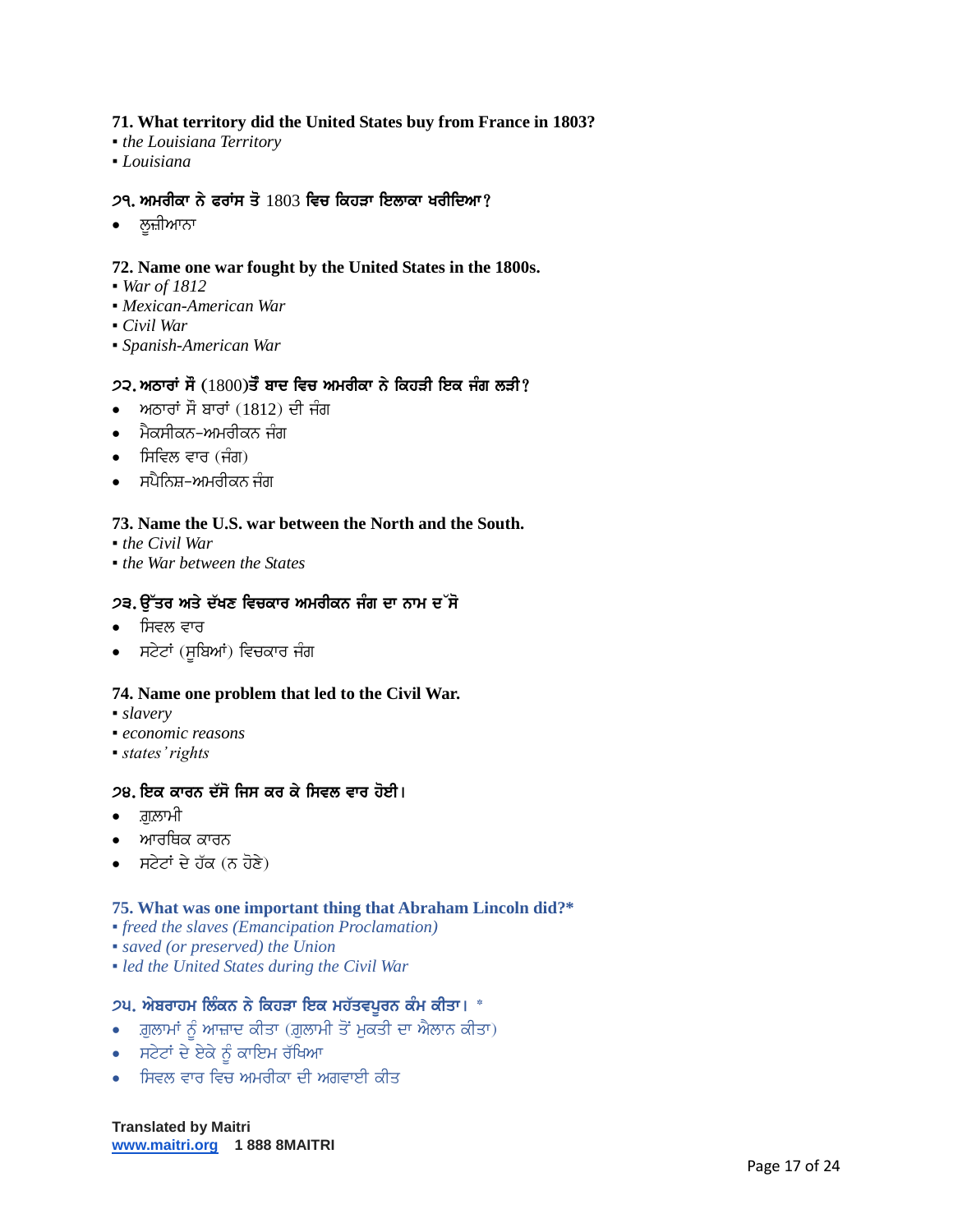#### **76. What did the Emancipation Proclamation do?**

- *freed the slaves*
- *freed slaves in the Confederacy*
- *freed slaves in the Confederate states*
- *freed slaves in most Southern states*

## 2੬.ਗੁਲਾਮੀ-ਮੁਕਤੀ ਐਲਾਨ ਨੇ ਕੀ ਕੀਤਾ?

- ਗ਼ੁਲਾਮਾਂ ਨੂੰ ਆਜ਼ਾਦ ਕੀਤਾ
- ਸੰਯੁਕਤ ਅਮਰੀਕਾ ਵਿਚ ਗ਼ੁਲਾਮਾਂ ਨੂੰ ਗ਼ੁਲਾਮੀ ਤੋਂ ਮੁਕਤੀ ਦਿਤੀ।  $($ ਮਹਾਂਸੰਘ, ਸੰਘੀ ਰਾਜ਼ਾਂ ਅਤੇ ਤਕਰੀਬਨ ਸਾਰੇ ਰਾਜ਼ਾਂ ਤੌ $\,$  )

#### **77. What did Susan B. Anthony do?**

- *fought for women's rights*
- *fought for civil rights*

#### 22. ਸੁਸਨ ਬੀ ਐਂਥਨੀ ਨੇ ਕੀ ਕੀਤਾ?

- ਔਰਤਾਂ ਦੇ ਹੱਕਾਂ ਵਾਸਤੇ ਸੰਘਰਸ਼ ਕੀਤਾ
- ਲੋਕ-ਹੱਕਾਂ ਵਾਸਤ**ੇ ਸੰਘਰਸ਼ ਕੀ**ਤਾ

#### **C: Recent American History and Other Important Historical Information** ਸੀ: ਆਧੁਨਿਕ ਅਮਰੀਕਨ ਇਤਿਹਾਸ ਅਤੇ ਹੋਰ ਜ਼ਰੂਰੀ ਇਤਿਹਾਸਕ ਜਾਣਕਾਰੀ

#### **78. Name one war fought by the United States in the 1900s.\***

- *World War I*
- *World War II*
- *Korean War*
- *Vietnam War*
- *(Persian) Gulf War*

#### ੭੮. ਅਮਰੀਕਾ ਵੱਲੋਂ ਉੱਨੀ ਸੌਵਿਆਂ (੧੯੦੦) (੨੦ ਸਦੀ) ਵਿਚ ਲੜੀਆਂ ਗਈਆਂ ਜੰਗਾਂ ਵਿਚੋਂ ਕਿਸੇ ਇਕ ਦਾ ਨਾਮ ਦੱਸੋ। \*

- $\bullet$  ਪਹਿਲੀ ਵਿਸ਼ਵ ਜੰਗ
- $\bullet$  ਦੂਜੀ ਵਿਸ਼ਵ ਜੰਗ
- $\bullet$  ਕੋਰੀਅਨ ਜੰਗ
- ਵਿਅਤਨਾਮ ਜੰਗ
- $\bullet$  (ਪਰਸ਼ੀਅਨ) ਗ਼ਲਫ ਜੰਗ (ਵਾਰ)

#### **79. Who was President during World War I?**

▪ *(Woodrow) Wilson*

#### $25.$ ਪਹਿਲੀ ਵਿਸ਼ਵ ਜੰਗ ਸਮੇਂ ਰਾਸ਼ਟਰਪਤੀ ਕੌਣ ਸੀ?

• ਵਡਰੋ ਵਿਲਸਨ

#### **80. Who was President during the Great Depression and World War II?**

▪ *(Franklin) Roosevelt*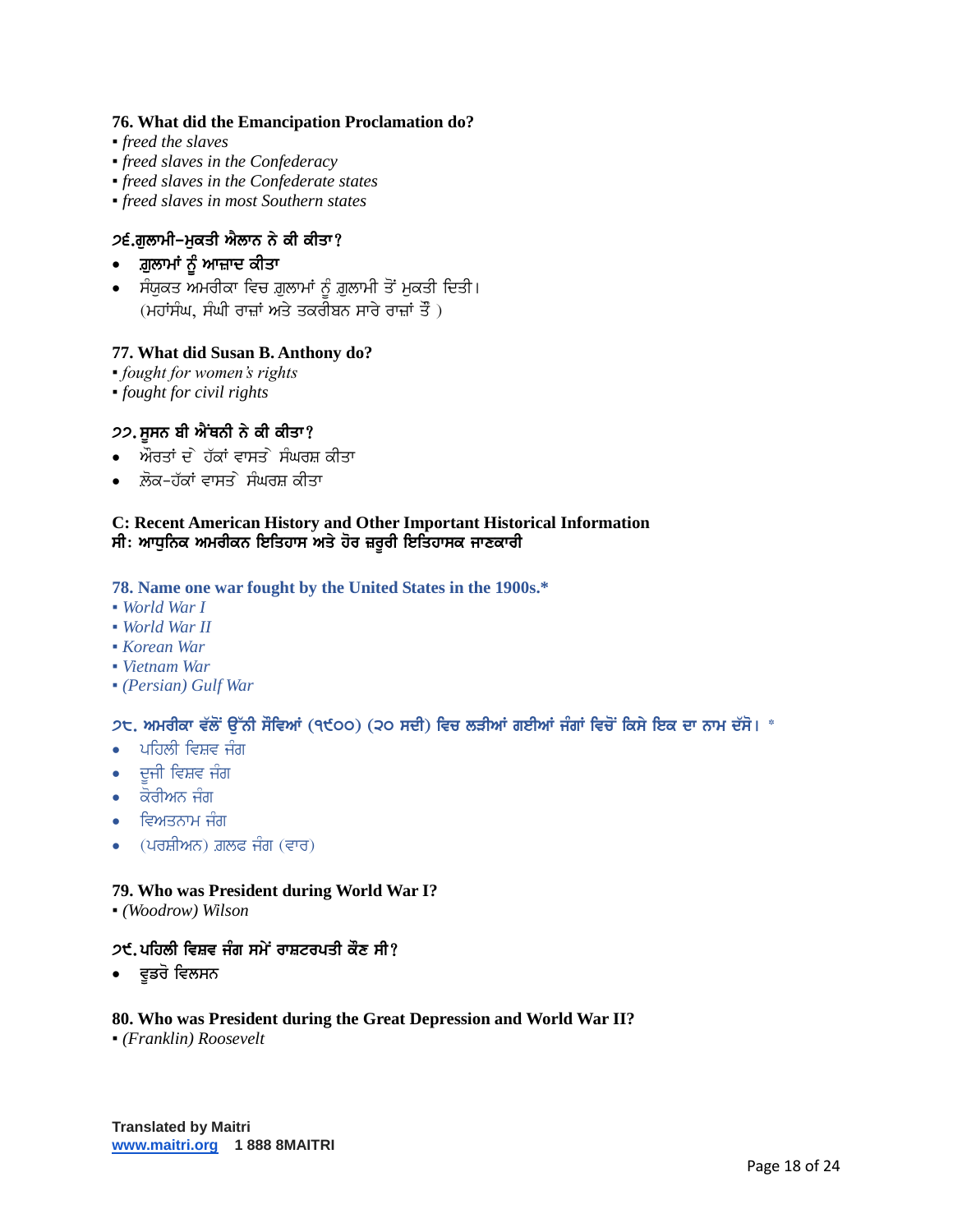## to. ਮਹਾਨ ਮੰਦੀ ਅਤੇ ਦਜੇ ਵਿਸ਼ਵ ਯੱਧ ਦੇ ਦੈਰਾਨ ਰਾਸ਼ਟਰਪਤੀ ਕੌਣ ਸੀ?

• ਫਰੈਨਕਲਿਨ ਰੁਸਵੈ.ਲਟ

# **81. Who did the United States fight in World War II?**

▪ *Japan, Germany, and Italy*

# ੮੧. ਦੂਜੀ ਵਿਸ਼ਵ ਜੰਗ ਵਿਚ ਅਮਰੀਕਾ ਕਿਹਨਾਂ ਨਾਲ਼ ਲੜਿਆ।

• ਜਪਾਨ, ਜਰਮਨੀ ਅਤੇ ਇਟਲੀ

**82. Before he was President, Eisenhower was a general. What war was he in?** ▪ *World War II*

# ੮੨.ਇਅਜ਼ਨਹਾਵਰ ਰਾਸ਼ਟਰਪਤੀ ਬਣਨ ਤੋਂ ਪਹਿਲਾਂ ਕਿਹੜੀ ਜੰਗ ਸਮੇਂ ਫੌਜ ਦਾ ਜਰਨੈਲ ਸੀ?

• ਦੂਜੀ ਵਿਸ਼ਵ ਜੰਗ

## **83. During the Cold War, what was the main concern of the United States?**

▪ *Communism*

## ੮੩.ਕੌਲਡ ਵਾਰ (ਠੰਢੀ ਜੰਗ) ਦੇ ਦੌਰਾਨ ਅਮਰੀਕਾ ਦੀ ਮੁਖ ਚਿੰਤਾ ਕੀ ਸੀ?

• ਕਮਿੳਨਿਜ਼ਮ

## **84. What movement tried to end racial discrimination?**

▪ *civil rights (movement)*

## ੮੪. ਕਿਹੜੀ ਲਹਿਰ ਨੇ ਨਸਲੀ ਵਿਤਕਰੇ ਨੂੰ ਖਤਮ ਕੀਤਾ?

 $\cdot$  ਸਿਵਿਲ ਰਾਈਟਸ ਲਹਿਰ

#### **85. What did Martin Luther King, Jr. do?\***

- *fought for civil rights*
- *worked for equality for all Americans*

#### ੮੫. ਮਾਰਟਿਨ ਲੁਥਰ ਕਿੰਗ ਜੁਨੀਅਰ ਨੇ ਕੀ ਕੀਤਾ? \*

- ਲੋਕ ਹੱਕਾਂ (ਸਿਵਿਲ-ਰਾਈਟਸ) ਵਾਸਤੇ ਸੰਘਰਸ਼ ਕੀਤਾ
- ਸਾਰੇ ਅਮਰੀਕਨਾਂ ਦੀ ਬਰਾਬਰੀ ਵਾਸਤੇ ਕੰਮ ਕੀਤਾ।

## **86. What major event happened on September 11, 2001, in the United States?**

▪ *Terrorists attacked the United States.*

# $t = 1$ , ਸਤੰਬਰ 11, 2001 ਨੂੰ ਅਮਰੀਕਾ ਵਿਚ ਕੀ ਵਡੀ ਘਟਨਾ ਵਾਪਰੀ?

 $\bullet$  ਅੱਤਵਾਦੀਆਂ ਨੇ ਅਮਰੀਕਾ ਤੇ (ਨਾਈਨ ਇਲੈਵਨ (911) ਵਾਲ਼ਾ) ਹਮਲਾ ਕੀਤਾ

#### **87. Name one American Indian tribe in the United States.**

*[USCIS Officers will be supplied with a list of federally recognized American Indian tribes.]*

- *Cherokee*
- *Navajo*
- *Sioux*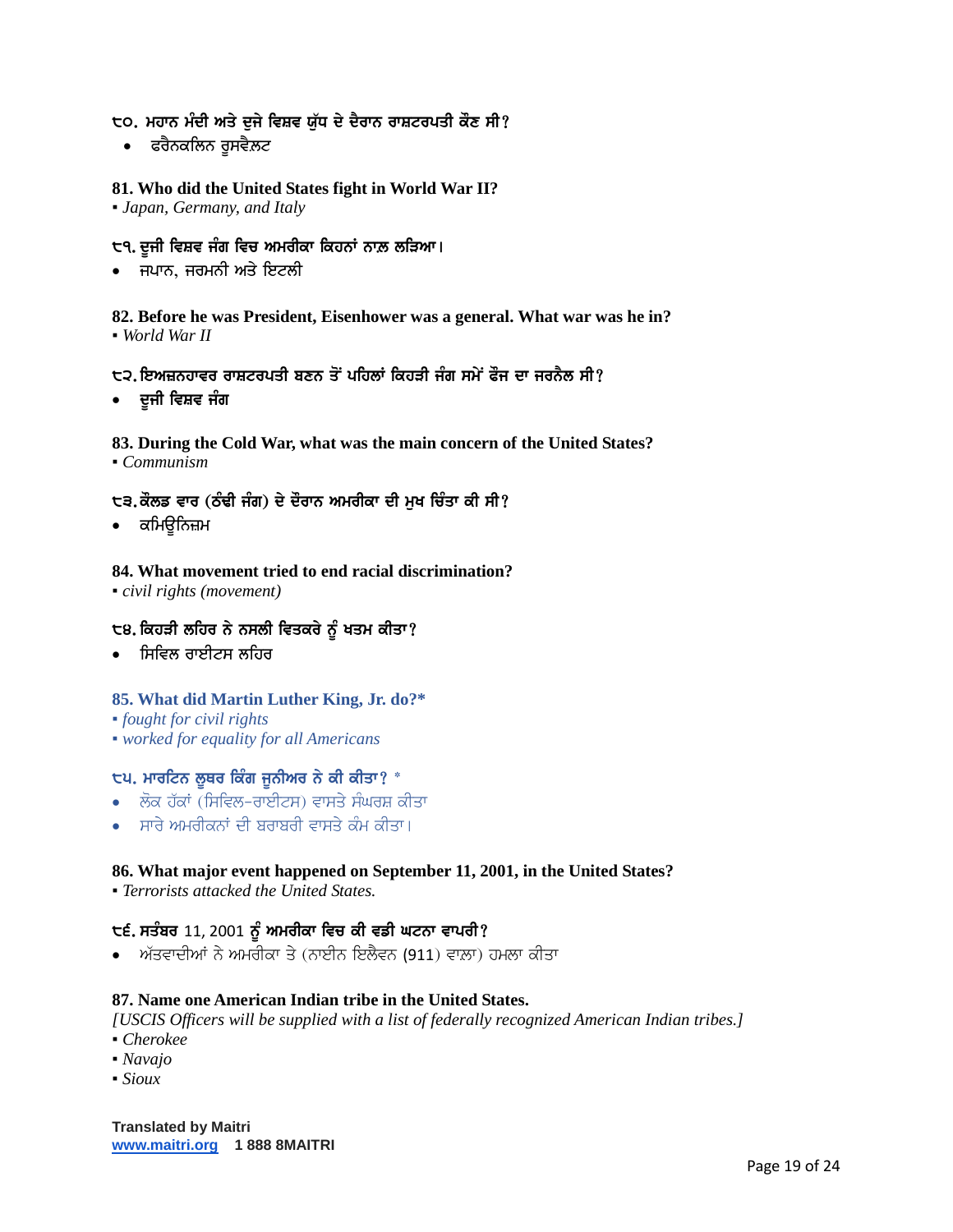- *Chippewa*
- *Choctaw*
- *Pueblo*
- *Apache*
- *Iroquois*
- *Creek*
- *Blackfeet*
- *Seminole*
- *Cheyenne*
- *Arawak*
- *Shawnee*
- *Mohegan*
- *Huron*
- *Oneida*
- *Lakota*
- *Crow*
- *Teton*
- *Hopi*
- *Inuit*

# ੮੭.ਕਿਸੇ ਇਕ ਅਮਰੀਮਨ–ਇੰਡੀਅਨ ਕਬੀਲੇ ਦਾ ਨਾਮ ਲਿਖੋ।

- $\bullet$  ਚੇਰੋਕੀ
- $\bullet$  ਨਾਵਾਹੌ
- ਸੀਔਕਸ
- $\bullet$  ਚਿਪੇਵਾ
- $\bullet$  ਚੌਕਟਾ
- $\bullet$  ਪੇਬਲੌ
- $\bullet$   $m$ ਪਾਚੇ
- $\bullet$  ਈਰੌਕਯਇਸ
- $\bullet$  *ਕ੍*ਰਿਕ (ਕਰੀਕ)
- $\bullet$  ਬਲੈਕਫੀਟ
- $\bullet$  ਸੇਮੀਨੌਲ
- ਸ਼ਾਈਐਨ
- ਅਰਾਵਾਕ
- $\bullet$  ਸ਼ਾਵਨੀ
- $\bullet$  ਮੌਹੇਗਨ
- $\bullet$  ਹਿਯੁਰੌਨ
- ਔਨਿਡਾ
- $\bullet$  ਲਾਕੌਟਾ
- $\bullet$  ਕਰੌ
- $\bullet$  ਟੀਟੱਨ
- $\bullet$   $\vec{d}$
- $\bullet$  feagfec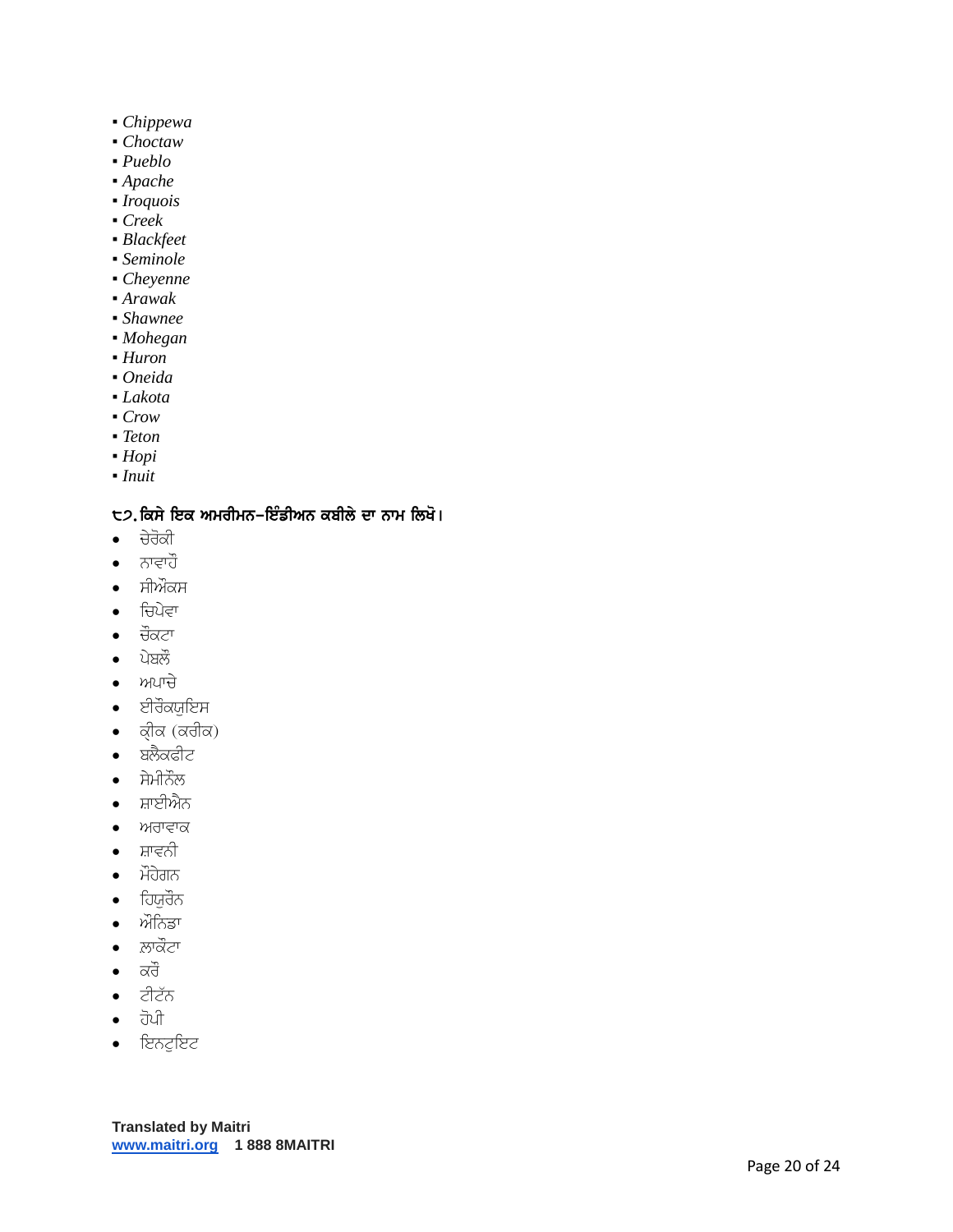## **INTEGRATED CIVICS** ਇੰਟੈਗਰੇਟਿਡ ਸਿਵਿਕਸ

# **A: Geography**

 $\dot{m}$ : ਭੂਗੋਲ

## **88. Name one of the two longest rivers in the United States.**

- *Missouri (River)*
- *Mississippi (River)*

# ੮੮.ਅਮਰੀਕਾ ਦੇ ਦੋ ਸਭ ਤੋਂ ਲੰਬੀਆਂ ਨਦੀਆਂ (ਜਾਂ ਲੰਮੇ ਦਰਿਆਵਾਂ) ਵਿਚੋਂ ਕਿਸੇ ਇਕ ਦਾ ਨਾਮ ਦੱਸੋ।

- ਮਿਸੳਰੀ  $($ ਨਦੀ ਜਾਂ ਦਰਿਆ)
- ਮਿਸਿੱਸਿਪੀ (ਨਦੀ ਜਾਂ ਦਰਿਆ)

## **89. What ocean is on the West Coast of the United States?**

▪ *Pacific (Ocean)*

## ੮੯.ਅਮਰੀਕਾ ਦੇ ਪੱਛਮੀ ਤੱਟ ਨਾਲ਼ ਕਿਹੜਾ ਸਾਗਰ ਹੈ?

 $\bullet$  ਪੈਸਿਫਿਕ (ਸਾਗਰ)

## **90. What ocean is on the East Coast of the United States?**

▪ *Atlantic (Ocean)*

# $\epsilon$ 0. ਅਮਰੀਕਾ ਦੇ ਪੁਰਬੀ ਤੱਟ ਨਾਲ਼ ਕਿਹੜਾ ਸਾਗਰ ਹੈ?

• ਅਟਲਾਂਟਿਕ (ਸਾਗਰ)

#### **91. Name one U.S. territory.**

- *Puerto Rico*
- *U.S. Virgin Islands*
- *▪ American Samoa*
- *▪ Northern Mariana Islands*
- *▪ Guam*

#### ੯੧. ਇਕ ਅਮਰੀਕਨ ਟੈਰੀਟਰੀ ਦਾ ਨਾਮ ਦੱਸੋ।

- $\bullet$  ਪਅਰਟੋ ਰੀਕੋ
- $\bullet$  ਵਰਜਨ ਆਈਲੈਂਡਜ਼
- ਅਮਰੀਕਨ ਸਮੋਆ
- ਨਾਰਦਰਨ ਮਾਰੀਆਨਾ ਆਈਲੈਂਡਜ਼
- ਗਆਮ

#### **92. Name one state that borders Canada.**

- *Maine*
- *New Hampshire*
- *Vermont*
- *New York*
- *Pennsylvania*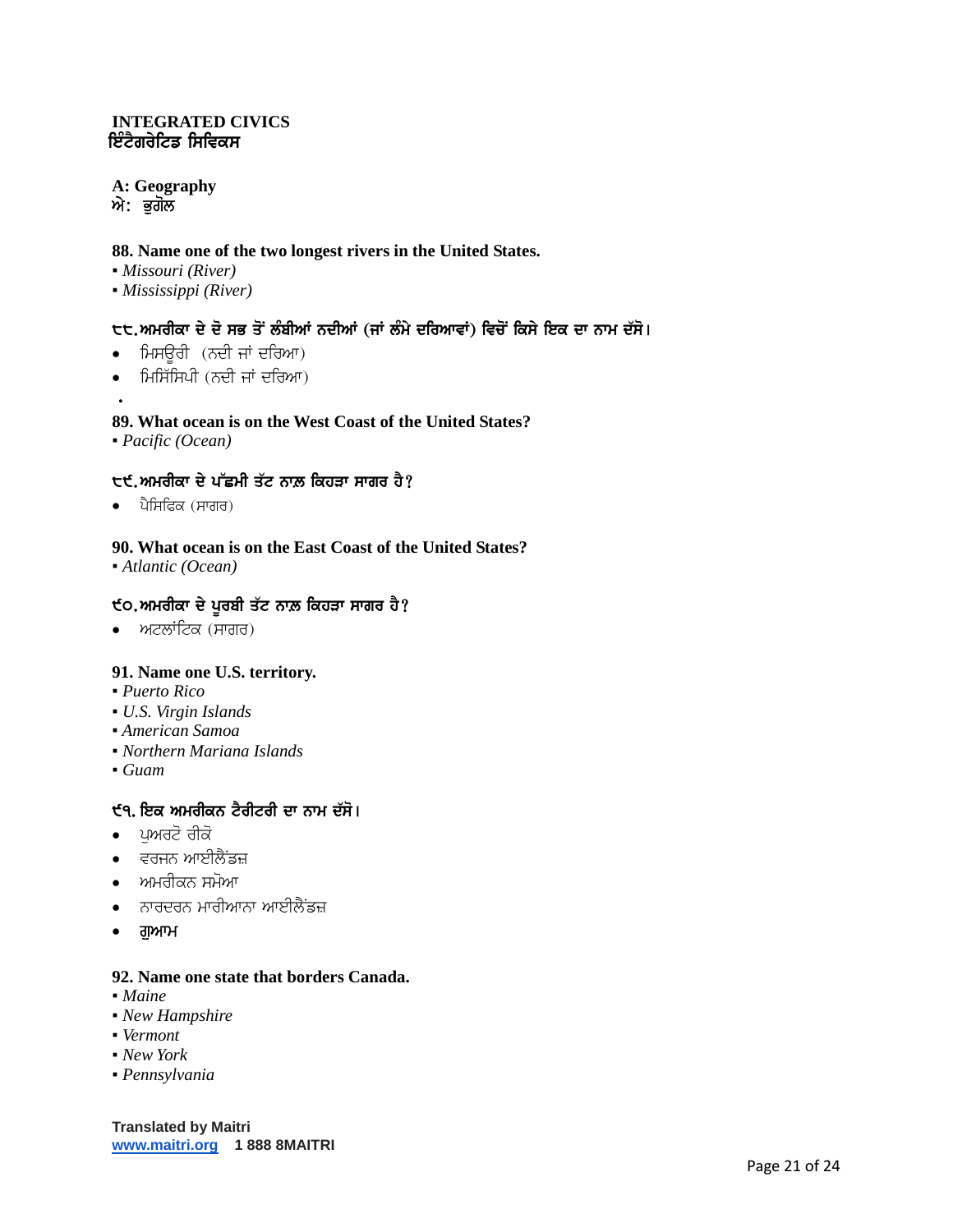- *Ohio*
- *Michigan*
- *Minnesota*
- *North Dakota*
- *Montana*
- *Idaho*
- *Washington*
- *Alaska*

## $\xi$ ੨. ਕਨੇਡੀਅਨ ਬਾਰਡਰ ਨਾਲ਼ ਲੱਗਦੀ ਇਕ ਅਮਰੀਕਨ ਸਟੇਟ ਦਾ ਨਾਮ ਦੱਸੋ।

- ੧ ਮੇਨ
- ੨. ਨਿਊ ਹੈਂਪਸ਼ਾਇਰ
- ੩. ਵਰਮੌਂਟ
- ੪. ਨਿਊਯਾਰਕ
- ਪ. ਪੈਨਸਲਵੇਨੀਆ
- 6. EhwieE
- 2. ਮਿਸ਼ੀਗਨ
- $\tau$ . ਮਿਨੀਸੋਟਾ
- ੯. ਨਾਰਥ ਡੈਕੋਟਾ
- 90. ਮੋਨਟਾਨਾ
- <u>੧੧. ਇਡਾਹੋ</u>
- ੧੨. ਵਾਸ਼ਿੰਗਟਨ
- ੧੩. ਅਲਾਸਕਾ

### **93. Name one state that borders Mexico.**

- *California*
- *Arizona*
- *New Mexico*
- *Texas*

### ੯੩. ਮੈਕਸੀਕੋ ਬਾਰਡਰ ਨਾਲ ਲੱਗਦੀ ਇਕ ਸਟੇਟ ਦਾ ਨਾਮ ਦੱਸੋ।

- $\bullet$  ਕੈਲੀਫੋਰਨੀਆ
- $\bullet$  ਐਰੀਜ਼ੋਨਾ,
- ਨਿਊ ਮੈਕਸੀਕੋ
- $\bullet$  ਟੈਕਸਸ

#### **94. What is the capital of the United States?\***

▪ *Washington, D.C.*

# $\epsilon$ 8. ਅਮਰੀਕਾ ਦੀ ਰਾਜਧਾਨੀ ਕਿਹੜੀ ਹੈ?  $^*$

 $\bullet$  ਵਾਸਿੰਗਟਨ ਡੀ ਸੀ

#### **95. Where is the Statue of Liberty?\***

- *New York (Harbor)*
- *Liberty Island*

*[Also acceptable are New Jersey, near New York City, and on the Hudson (River).]*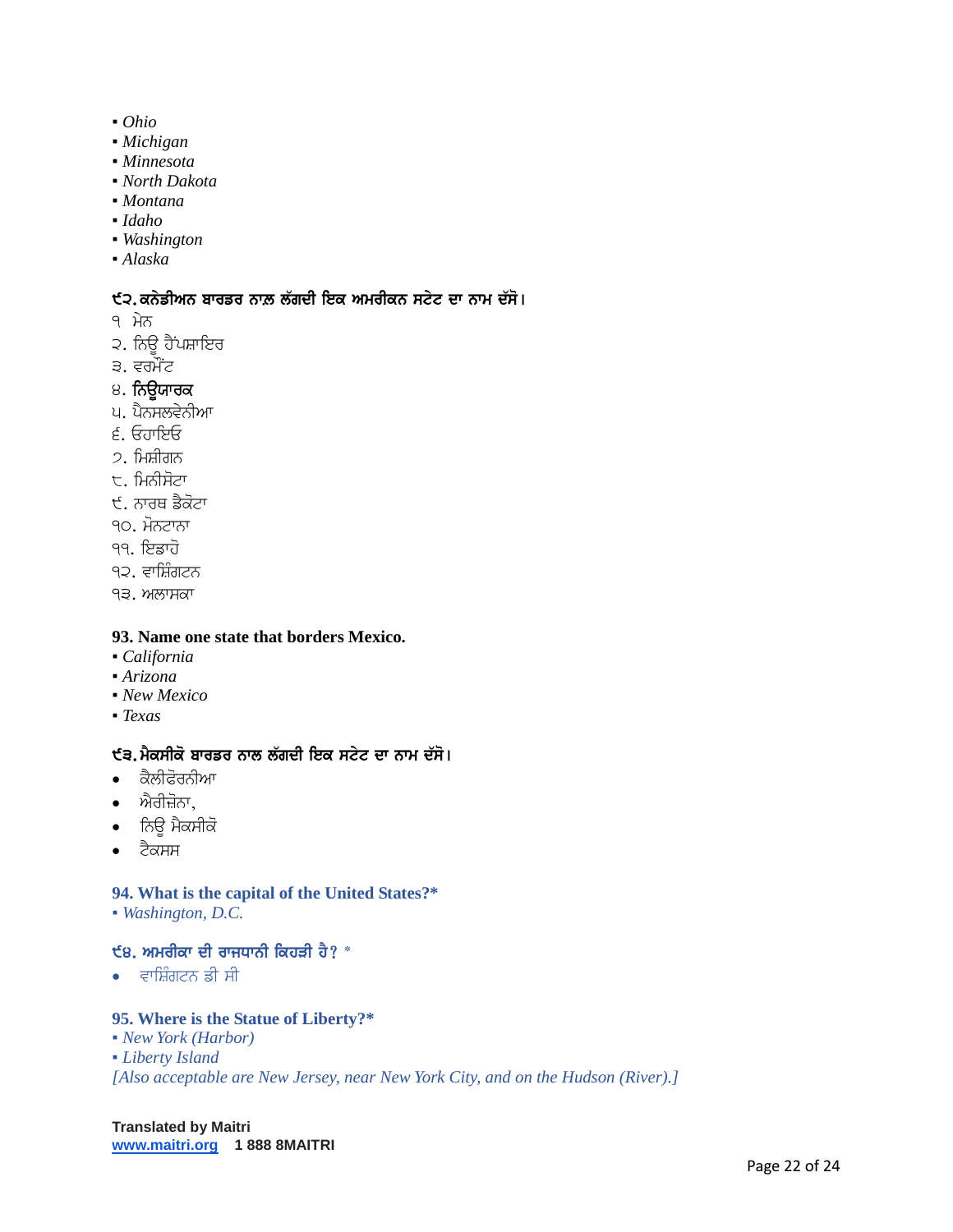# $\epsilon$ ਪ. ਲਿਬਰਟੀ ਸਟੈਚੂ (ਆਜ਼ਾਦੀ ਬੁੱਤ) ਕਿਥੇ ਹੈ? \*

- $\bullet$  ਨਿਊਯਾਰਕ ਹਾਰਬਰ
- $\bullet$  ਨਿਬਰਟੀ ਆਈਲੈਂਡ  $($ ਹਡਸਨ ਦਰਿਆ ਦੇ ਨੇੜੇ)

## **B: Symbols**

# ਨਸ਼ਾਨੀਆਂ – ਚਿੰਨ੍ਹ

## **96. Why does the flag have 13 stripes?**

- *because there were 13 original colonies*
- *because the stripes represent the original colonies*

## ੯੬.(ਅਮਰੀਕਨ) ਝੰਡੇ ਦੀਆਂ ੧੩ ਧਾਰੀਆਂ ਕਿੳਂ ਹਨ?

- ਕਿਉਂਕਿ ਅਮਰੀਕਾ ਦੀਆਂ ਮੱਢਲੀਆਂ ੧੩ ਕਲੌਨੀਆਂ ਸਨ। ਜਾਂ
- ੧੩ ਧਾਰੀਆਂ ਅਮਰੀਕਾ ਦੀਆਂ ਮੁੱਢਲੀਆਂ ੧੩ ਕਲੌਨੀਆਂ ਵਾਸਤੇ ਹਨ

## **97. Why does the flag have 50 stars?\***

- *because there is one star for each state*
- *because each star represents a state*
- *because there are 50 states*

# $\mathbf{f}$ ੬. ਅਮਰੀਕਨ ਝੰਡੇ ਵਿਚ ਪ੦ ਸਿਤਾਰੇ ਕਿੳਂ ਹਨ? $^*$

ਅਮਰੀਕਾ ਦੀਆਂ ੫੦ ਸਟੇਟਾਂ ਵਾਸਤੇ ਇਕ ਇਕ ਸਿਤਾਰਾ ਹੈ।

## **98. What is the name of the national anthem?**

▪ *The Star-Spangled Banner*

## $t$ ਦ, ਨੈਸ਼ਨਲ ਐਨਥਮ ਦਾ ਕੀ ਨਾਮ ਹੈ?

 $\bullet$  ਜਦੀ ਸਟਾਰ ਸਪੈੰਗਲਡ ਬੈਨਰ

#### **C: Holidays** ਸੀ: ਛੱਟਿਯਾਂ

#### **99. When do we celebrate Independence Day?\***  $\bullet$  *July 4*

## $\mathfrak{E}$ ਈ. ਅਸੀਂ ਅਜ਼ਾਦੀ ਦਾ ਦਿਨ ਕਦੋਂ ਮਨਾਉਂਦੇ ਹਾਂ?\*

 $\bullet$  4 ਜੁਲਾਈ ਨੂੰ

#### **100. Name two national U.S. holidays.**

- *New Year's Day*
- *Martin Luther King, Jr. Day*
- *Presidents' Day*